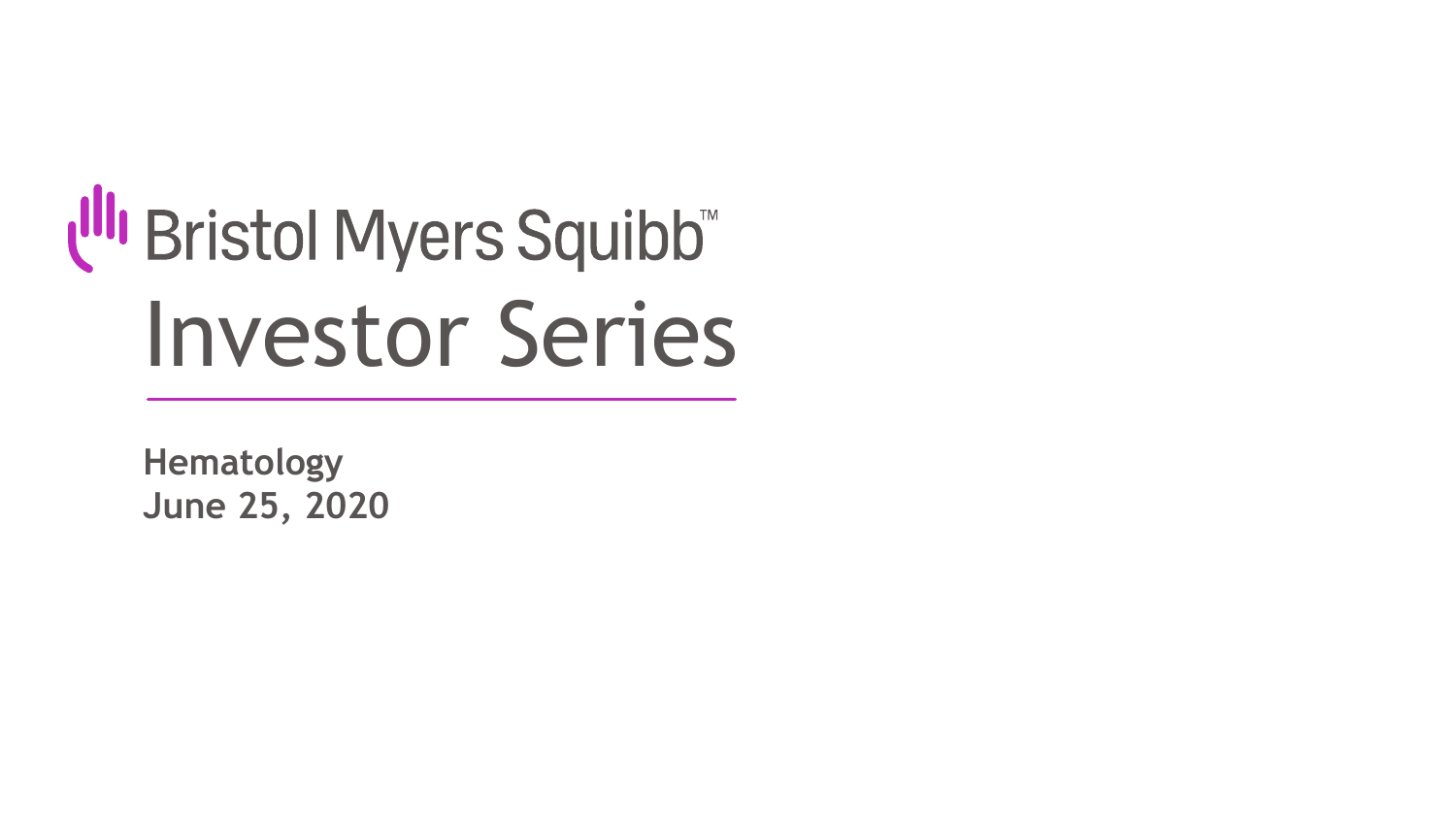#### **Forward Looking Statement and Non-GAAP Financial Information**

This presentation contains statements about the Company's future plans and prospects that constitute forward-looking statements for purposes of the safe harbor provisions under the Private Securities Litigation Reform Act of 1995. Actual results may differ materially from those indicated as a result of various important factors, including those discussed in the Company's most recent annual report on Form 10-K and reports on Form 10-Q and Form 8-K. These documents are available on the SEC's website, on the Bristol-Myers Squibb website or from Bristol- Myers Squibb Investor Relations.

In addition, any forward-looking statements represent our estimates only as of the date hereof and should not be relied upon as representing our estimates as of any subsequent date. While we may elect to update forward-looking statements at some point in the future, we specifically disclaim any obligation to do so, even if our estimates change.

This presentation may include certain non-generally accepted accounting principles ("GAAP") financial measures that we use to describe our company's performance. The non-GAAP information presented provides investors with additional useful information but should not be considered in isolation or as substitutes for the related GAAP measures. Moreover, other companies may define non-GAAP measures differently, which limits the usefulness of these measures for comparisons with such other companies. We encourage investors to review our financial statements and publicly-filed reports in their entirety and not to rely on any single financial measure. An explanation of these non-GAAP financial measures and a reconciliation to the most directly comparable GAAP financial measure are available on our website at bms.com/investors. Note that pro forma revenues in this presentation assume that the Company's acquisition of Celgene Corporation and the Otezla® divestiture occurred on January 1, 2019. Also note that a reconciliation of certain pro forma measures, however, is not provided due to no reasonably accessible or reliable comparable GAAP measures for such pro forma measures and the inherent difficulty in forecasting and quantifying such pro forma measures that are necessary for such reconciliation.

**I<sup>II</sup>I** Bristol Myers Squibb<sup>\*\*</sup>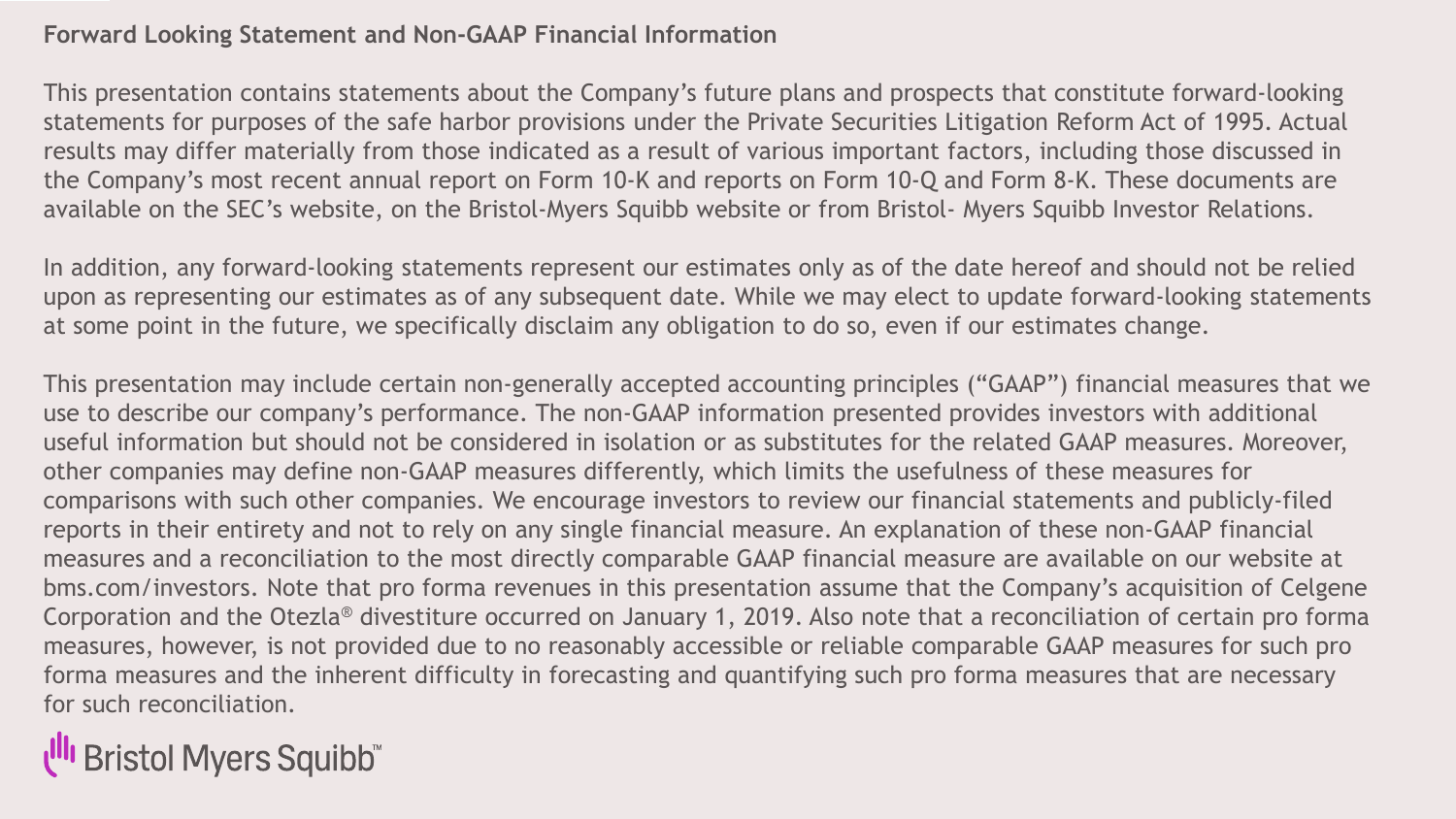### **Investor Series**



# Giovanni Caforio

Chairman and Chief Executive Officer

**3**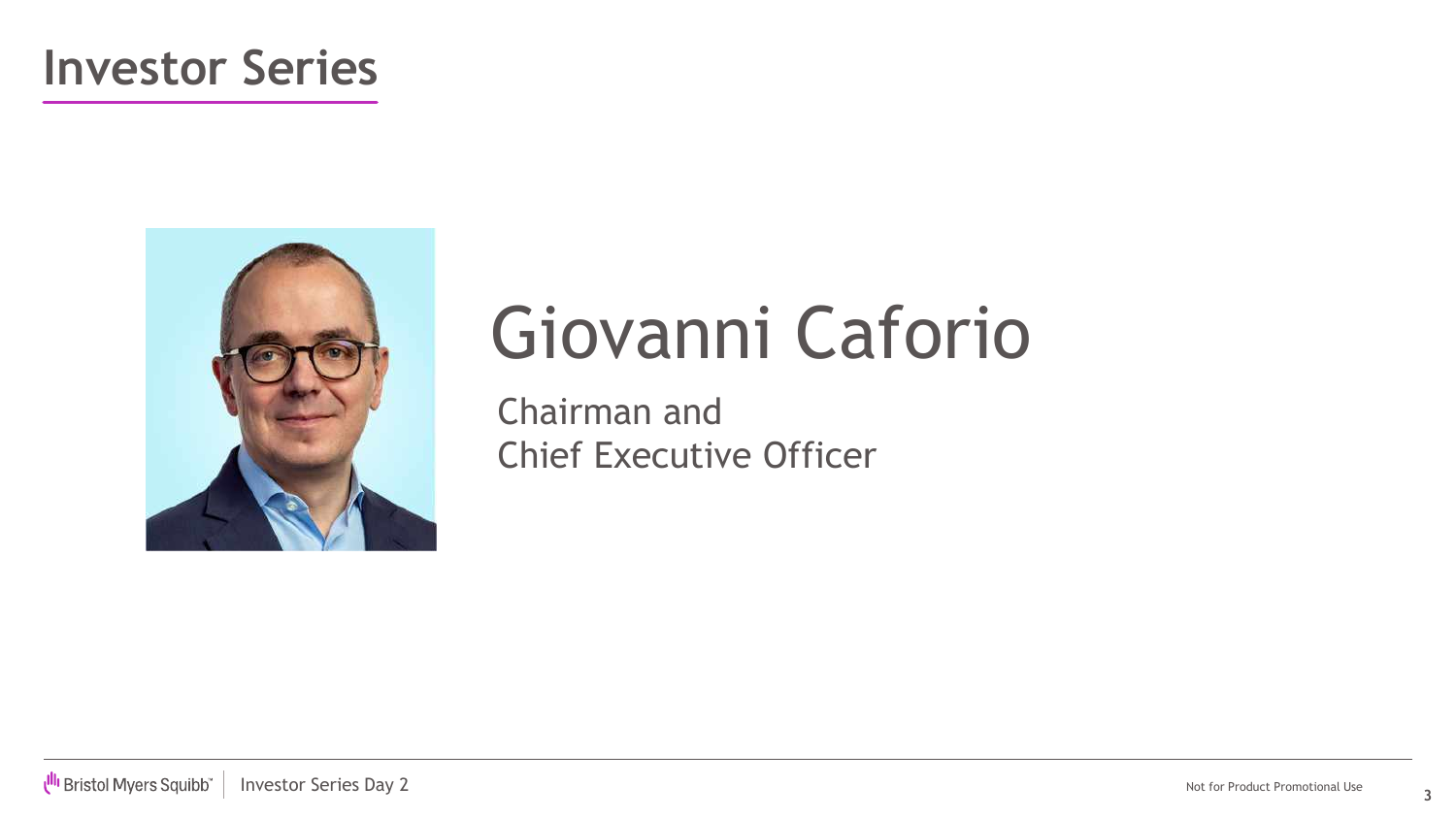### **Deep portfolio for continued innovation across key therapeutic areas of focus**

|                                 | <b>Immuno-Oncology</b>                                                                            | <b>Hematology</b>                                                                                                                        | <b>Immunology &amp; CV</b>                                                                                                                   |
|---------------------------------|---------------------------------------------------------------------------------------------------|------------------------------------------------------------------------------------------------------------------------------------------|----------------------------------------------------------------------------------------------------------------------------------------------|
| <b>Inline</b><br><b>Brands</b>  | YERVOY <sup>5</sup><br>OPDIVO.<br><i>involumable</i><br><b>UTRATA UTENSIA UTA ALL</b><br>Abraxane | SPRÝCEL<br>Pomalyst                                                                                                                      | Eliquis.<br>RENCIA<br>abatacept)                                                                                                             |
| <b>New</b><br><b>Launches</b>   | <b>OPDIVO</b><br><b>YERVOY</b><br>inivolumat<br>MCDW00WWWW0000E6hock<br>1L Lung, CM-9ER           | Reblozyl <sup>®</sup><br><b>INREBIC</b><br>for Industries String - 70mm<br>(fedpirinib) capsules<br><b>CC-486</b><br>ide-cel<br>liso-cel | <b>ZEPOSIA</b><br>lozanimod) i esam<br>TYK2i                                                                                                 |
| <b>Multiple</b><br><b>LCMs</b>  | Metastatic disease<br><b>Early stage disease</b>                                                  | <b>Multiple myeloma</b><br><b>B-cell malignancies</b><br><b>Myeloid diseases</b>                                                         | <b>Other</b><br><b>Inflammatory</b><br>auto-immune<br><b>Bowel</b><br>diseases<br><b>Disease</b><br>UC - Crohn's Lupus - Psoriatic arthritis |
| <b>Next</b><br><b>Medicines</b> | <b>Relatlimab</b><br><b>Bempeg (NKTR-214)</b>                                                     | <b>CELMoD agents</b><br>T-cell engager (TCE)                                                                                             | <b>Factor XIa inhib</b><br><b>Cendakimab</b>                                                                                                 |

**Next Wave >20 assets with proof of concept decisions over the next three years**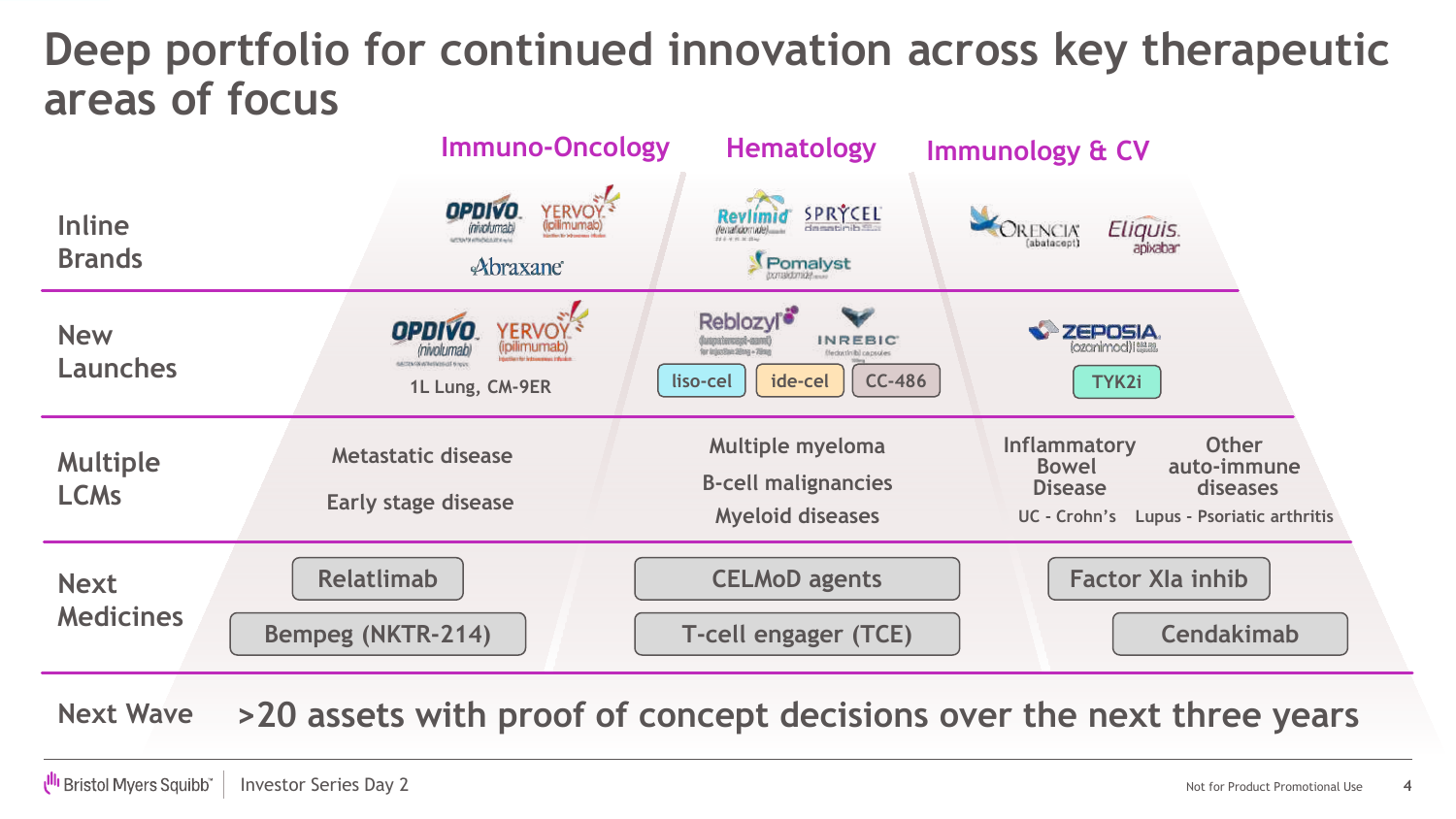### **Hematology Development**



# Samit Hirawat

Executive VP Chief Medical Officer Global Drug Development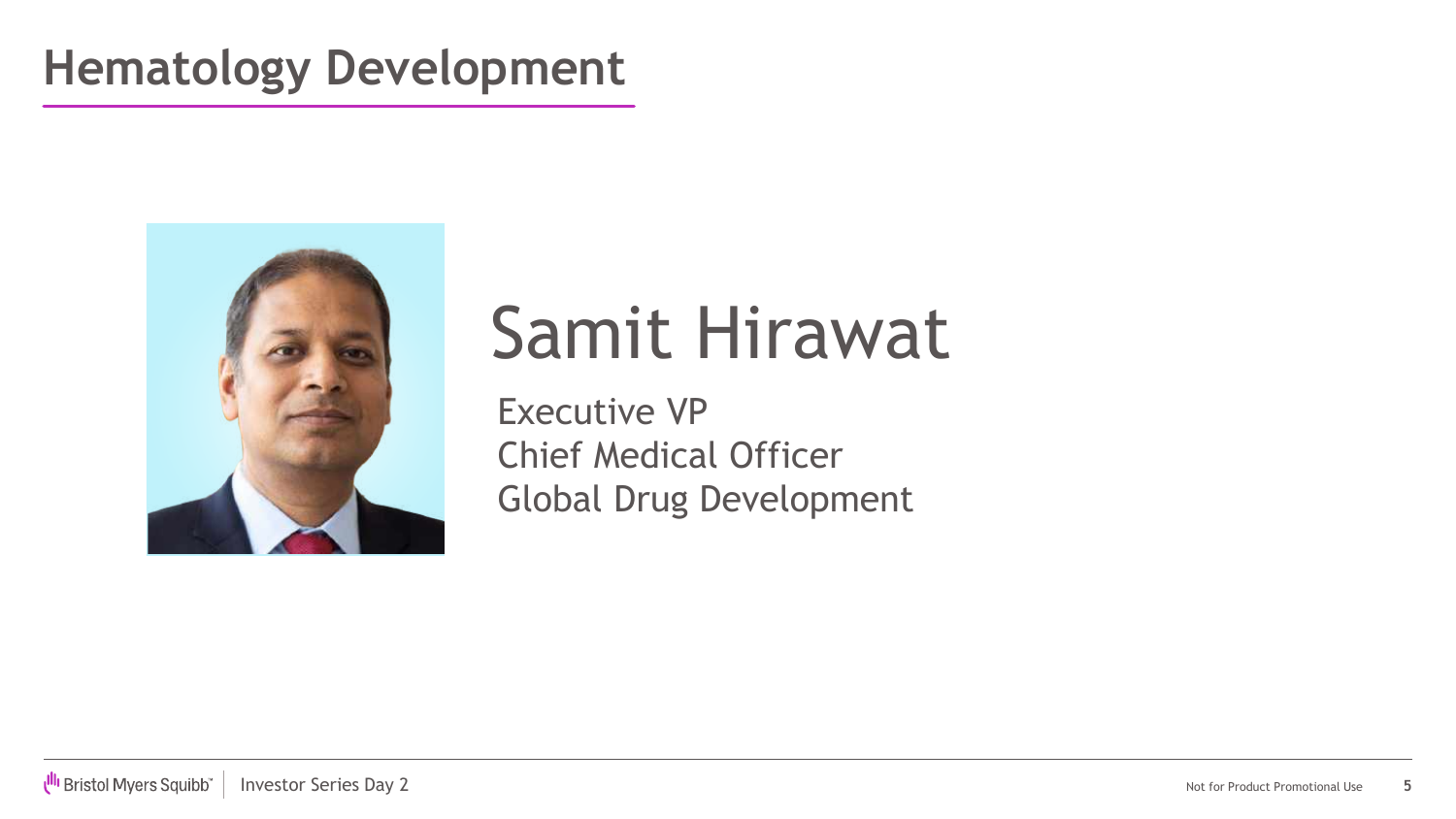### **Potential first- and/or best-in-class late stage assets with significant life cycle management opportunities**

| <b>Immuno-Oncology</b>                                                                                                                                                                                                                                                                                                                                                       |                                                                                                                                                           | <b>Cell Therapy</b><br><b>Hematology</b>                                                                                                                              |                         | <b>Immunology &amp; Fibrosis</b>      |                                         | <b>Cardiovascular</b>                                                                      |             |                                |                                |
|------------------------------------------------------------------------------------------------------------------------------------------------------------------------------------------------------------------------------------------------------------------------------------------------------------------------------------------------------------------------------|-----------------------------------------------------------------------------------------------------------------------------------------------------------|-----------------------------------------------------------------------------------------------------------------------------------------------------------------------|-------------------------|---------------------------------------|-----------------------------------------|--------------------------------------------------------------------------------------------|-------------|--------------------------------|--------------------------------|
| Asset                                                                                                                                                                                                                                                                                                                                                                        | <b>Tumor Type</b>                                                                                                                                         | Asset                                                                                                                                                                 | Indication              | Asset                                 | Indication                              | Asset                                                                                      | Indication  | Asset                          | Indication                     |
| Opdivo,<br>Yervoy                                                                                                                                                                                                                                                                                                                                                            | <b>Bladder</b><br>Esophageal<br>Gastric<br>Glioblastoma<br>Hepatocellular<br>Head & Neck<br>Melanoma<br>Mesothelioma<br><b>NSCLC</b><br>Prostate<br>Renal | Rebloyz $(2)$<br>(EMA)                                                                                                                                                | <b>MDS</b><br><b>MF</b> | ide-ce $\binom{3}{2}$<br>(BCMA CAR T) | <b>MM</b>                               | Psoriasis<br><b>PsA</b><br>TYK2<br><b>UC</b><br>Inhibitor<br><b>CD</b><br><b>SLE</b><br>LN |             | <b>FXIa</b><br>Inhibitor $(4)$ | Thrombotic<br><b>Disorders</b> |
|                                                                                                                                                                                                                                                                                                                                                                              |                                                                                                                                                           | <b>Iberdomide</b><br>(CELMoD agent)                                                                                                                                   | <b>MM</b><br><b>SLE</b> | liso-cel<br>(CD19 CAR T)              | <b>DLBCL</b><br><b>FL</b><br><b>CLL</b> |                                                                                            |             |                                |                                |
| (anti PD-1,<br>anti CTLA-4)                                                                                                                                                                                                                                                                                                                                                  |                                                                                                                                                           | <b>MCL</b><br><b>AML</b><br>$CC-486$<br><b>AITL</b><br>(DNMTi)<br>orva-cel<br><b>MM</b><br>(BCMA CAR T)<br>CC-92480<br><b>MM</b><br>(CELMoD agent)<br>$bb21217^{(3)}$ |                         |                                       |                                         |                                                                                            |             |                                |                                |
|                                                                                                                                                                                                                                                                                                                                                                              |                                                                                                                                                           |                                                                                                                                                                       |                         |                                       |                                         | <b>Zeposia</b><br>(S1P agonist)                                                            | UC<br>CD    |                                |                                |
|                                                                                                                                                                                                                                                                                                                                                                              |                                                                                                                                                           |                                                                                                                                                                       |                         |                                       |                                         | Cendakimab                                                                                 |             |                                |                                |
|                                                                                                                                                                                                                                                                                                                                                                              |                                                                                                                                                           | CC-93269<br><b>MM</b>                                                                                                                                                 | (BCMA CAR T)            | <b>MM</b>                             | $(anti-IL-13)$                          | EoE                                                                                        |             |                                |                                |
| Relatlimab<br>$(anti-LAG3)$                                                                                                                                                                                                                                                                                                                                                  | (BCMA TCE)<br>Melanoma                                                                                                                                    |                                                                                                                                                                       |                         | HSP47                                 | <b>Fibrosis</b>                         |                                                                                            |             |                                |                                |
| Bempegaldesleukin(1)<br>$(IL-2)$                                                                                                                                                                                                                                                                                                                                             | <b>Bladder</b><br>Melanoma<br>Renal                                                                                                                       |                                                                                                                                                                       |                         |                                       |                                         | Pegbelfermin<br>$(FGF-21)$                                                                 | <b>NASH</b> |                                |                                |
| MF = myelofibrosis; MM = multiple myeloma; AML = acute myeloid leukemia; AITL = angioimmunoblastic T-cell lymphoma; PsA = Psoriatic arthritis;<br>$UC =$ ulcerative colitis; $CD =$ Crohn's disease; $SLE =$ systemic lupus erythematosus; $LN =$ lupus nephritis<br><b>UII</b> Bristol Myers Squibb<br><b>Investor Series Day 2</b><br>Not for Product Promotional Use<br>6 |                                                                                                                                                           |                                                                                                                                                                       |                         |                                       |                                         |                                                                                            |             |                                |                                |

1) In partnership with NEKTAR Therapeutics, 2) in partnership with Acceleron, 3) partnership with bluebird bio, 4) In partnership with J&J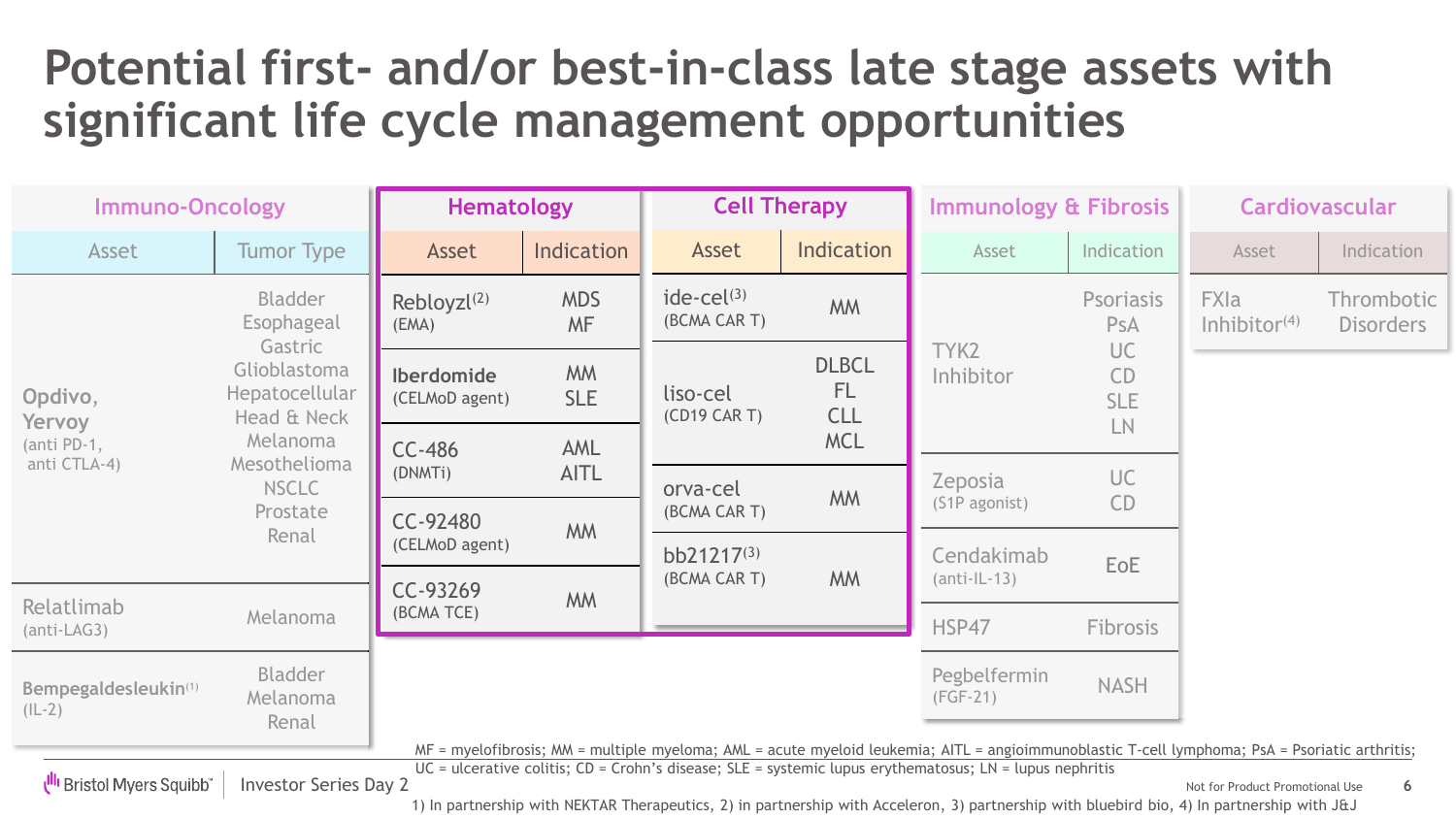### **Despite advances in MM treatment, significant need exists for new agents**

- Outcomes are poor for patients not responding well to major drug classes, i.e. IMiD agent, PI anti-CD38
- Post-BCMA therapy emerging as segment of unmet need



Treatment Flow from Jul 2019 Putnam Market Sizing Study; Reflects WW estimates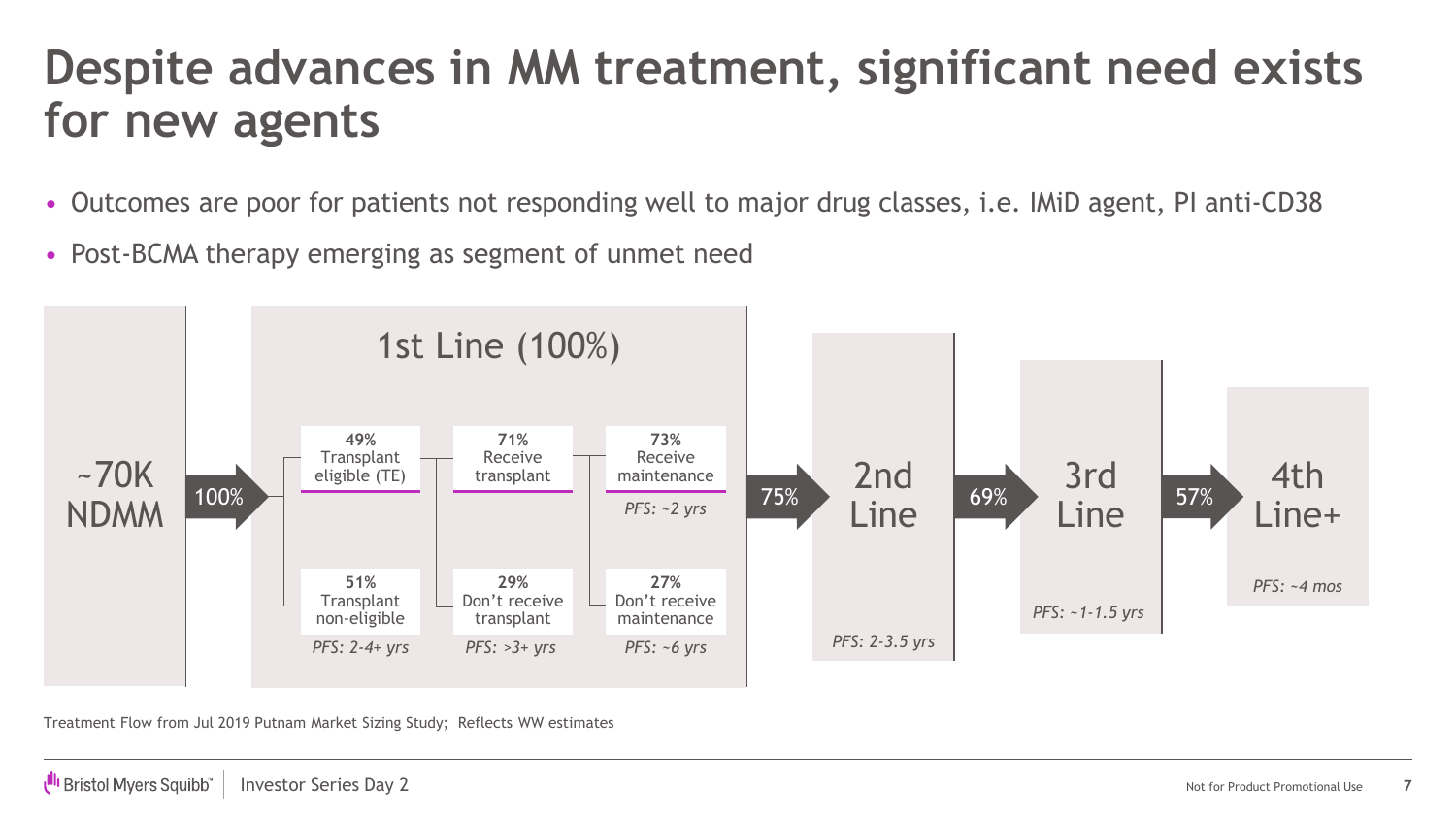### **Transform standard of care with new mechanisms and combinations**

- 1.Evaluate multiple medicines to address different patient types in late line therapy
- 2.Progress to earlier lines of therapy to extend remission
- 3.Leverage data insights to design novel combinations that address multiple patient segments

#### Approach Strategic Objectives

Addressing current & evolving unmet need in Multiple Myeloma



#### **Enabled by:**

Patient data & translational insights | Diversity of pipeline assets & modalities | Commercial expertise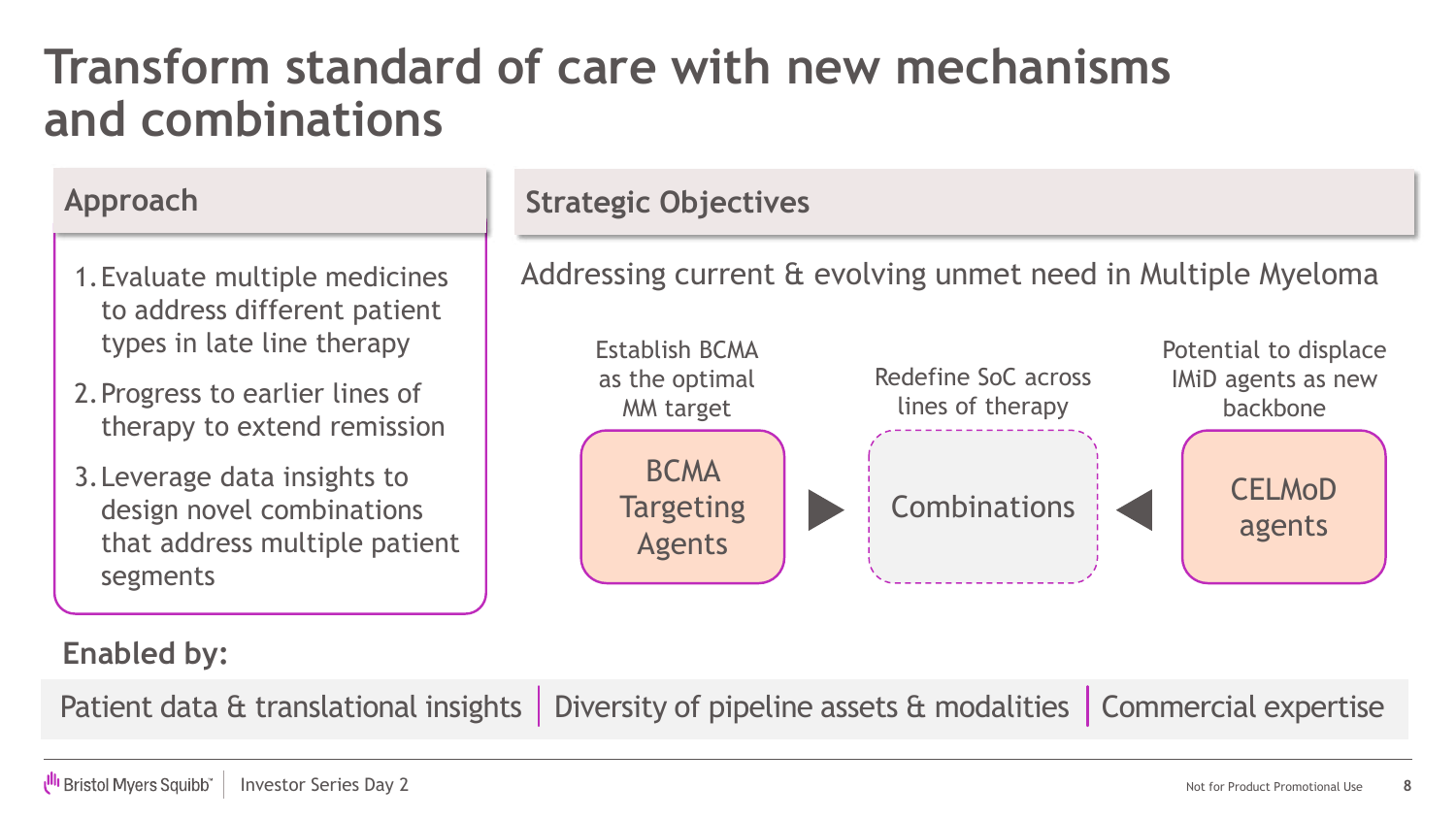### **Comprehensive approach to targeting BCMA**

**CAR T T-Cell Engager** 

#### **Engineering patient T-Cells**

- Specificity of an antibody with the cytotoxic and memory functions of T cells
- Provides deep, durable responses from a single dose

#### **Improving T-Cell recognition of tumors**

- Bispecific binding to BCMA on myeloma cells and receptors on T-cells
- Directs patient T-cells to recognize BCMA-expressing myeloma cells
- Endogenous T-cell killing without T-cell manufacturing and genetic engineering

### **Target Directed Cell-killing**

- Delivers cell-killing payload specifically to BCMAexpressing myeloma cells
- Targets BCMA without T-cell involvement

Ide-cel<sup>1</sup> orva-cel bb21217<sup>1</sup> | CC-93269 | CC-99712<sup>2</sup>

UII Bristol Myers Squibb

Investor Series Day 2 **Notice 20 Anomal 2018** 1) partnership with bluebird bio, 2) In partnership with Sutro **Not anomal 2018** Not for Product Promotional Use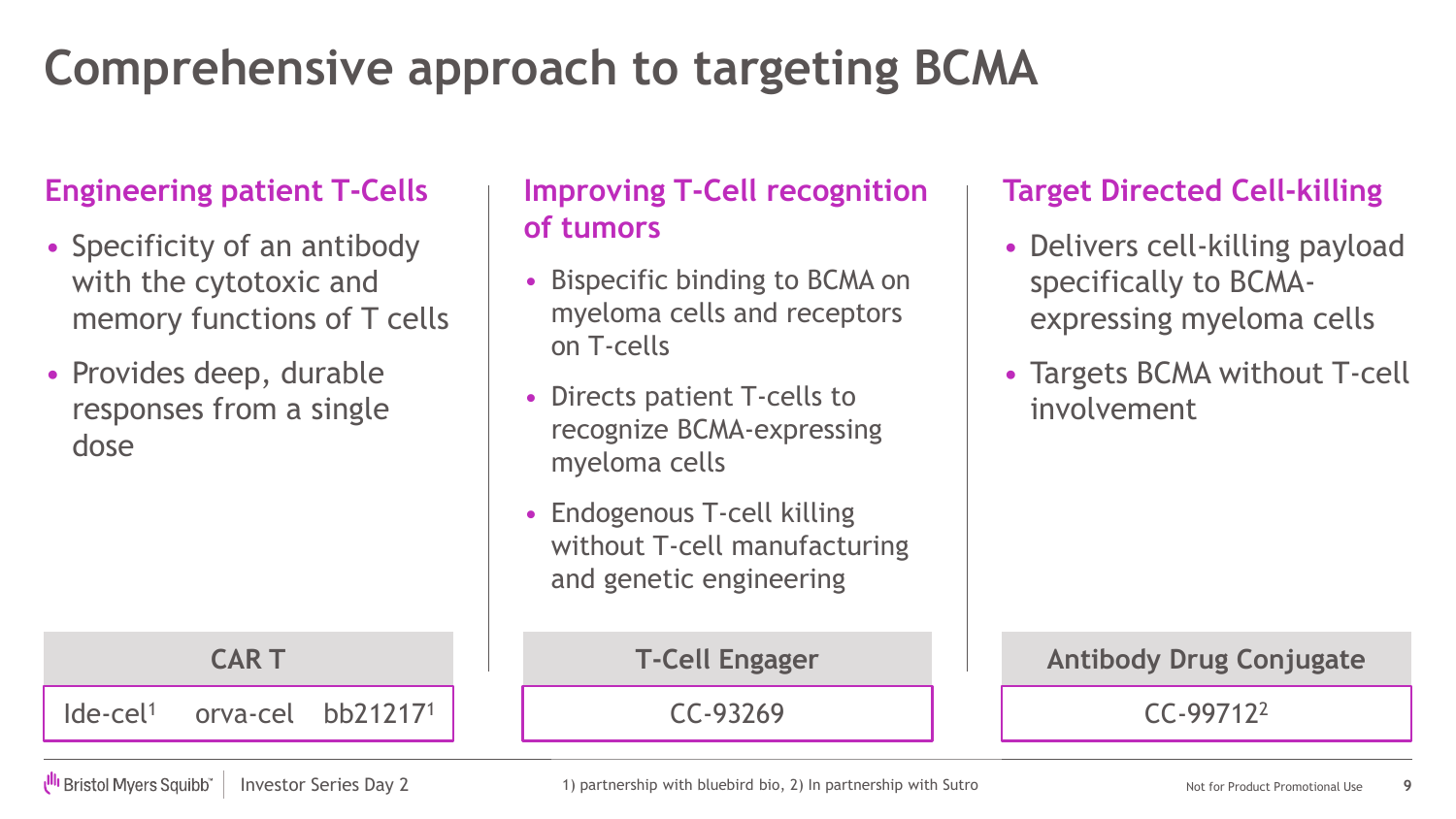## **Ide-cel: Cellular Therapy with first-to-market potential**

#### **Trial design (KarMMa)**



• Next registrational study readout (ide-cel in 3-5L MM) expected 2022+ (KarMMa-3)

• Ide-cel is the most advanced BCMA CAR T in BMS' portfolio – orva-cel and bb21217 offer added optionality

\*Source: Phase III studies or package inserts of SoC therapies; SCT includes RVd, VTd, R Maintenance; No ASCT includes Rd, RVd, VMP, DVMP, DRd; Early Relapse includes DRd, KRd, ERd, IRd, DVd, Kd; Late Relapse includes Pd, Dara mono, Selinexor; Gandhi, et al. Leukemia 33

• Deep and durable responses in a heavily pretreated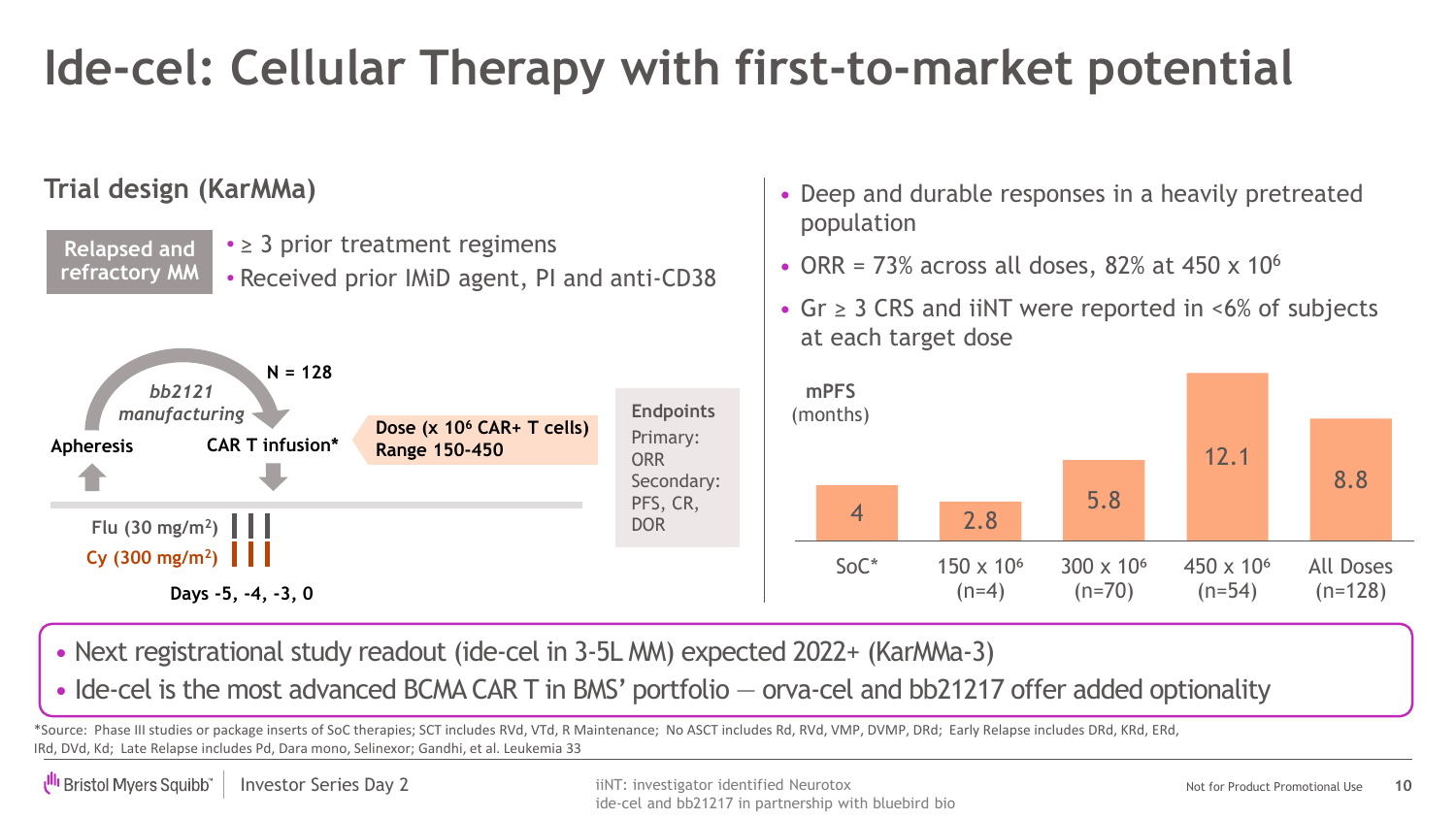### **Ide-cel: Opportunity to expand into earlier lines with broad development program**



**III** Bristol Myers Squibb

Investor Series Day 2 1. Investigator's choice of regimens across DPd, DVd, IRd, Kd or EPd; 2. including: 2L HR Early Relapse Not for Product Promotional Use **11** Transplant-Eligible; 2L HR Early Relapse Transplant non-eligible; NDMM post-transplant response intensification)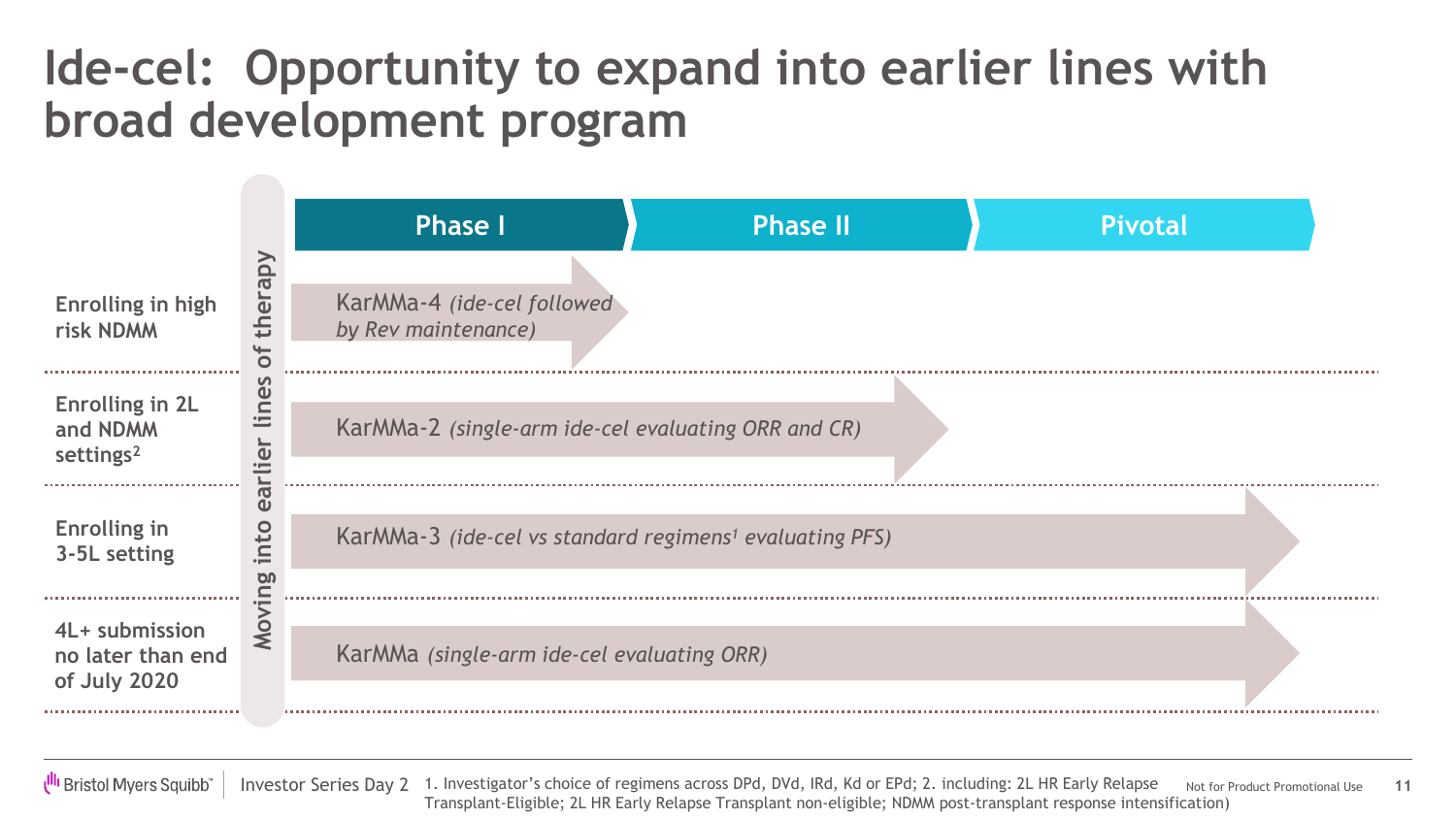## **CC-93269: Differentiated T-Cell engager**

- **Heavily Pretreated Population;** Median of 5 prior lines of therapy, with 77% pts refractory to daratumumab
- 4 of 9 (44%) patients achieved an MRD-negative sCR/CR\*
- CRS developed in 23 patients (77%), including 1 with grade 5 CRS

**Next step is optimizing dose, and planned registrational study start in 4L+ MM**



| Common (≥ 20% All Grade)    |           | All Patients $(N = 30)$ |  |  |
|-----------------------------|-----------|-------------------------|--|--|
| TEAEs, n (%)                | All Grade | Grade $\geq$ 3          |  |  |
| Patients with $\geq 1$ TEAE | 29 (96.7) | 22(73.3)                |  |  |
| <b>Hematologic TEAEs</b>    |           |                         |  |  |
| Neutropenia                 | 14 (46.7) | 13(43.3)                |  |  |
| Anemia                      | 13(43.3)  | 11(36.7)                |  |  |
| Thrombocytopenia            | 9(30.0)   | 5(16.7)                 |  |  |
| <b>Nonhematologic TEAEs</b> |           |                         |  |  |
| Cytokine release syndrome   | 23(76.7)  | 1(3.3)                  |  |  |
| Infections and infestations | 17(56.7)  | 9(30.0)                 |  |  |
| <b>Diarrhea</b>             | 8(26.7)   | 1(3.3)                  |  |  |
| Vomiting                    | 8(26.7)   | 0                       |  |  |
| <b>Back pain</b>            | 7(23.3)   | 0                       |  |  |
| Fatigue                     | 6(20.0)   | 0                       |  |  |
| Infusion-related reaction   | 6(20.0)   | 0                       |  |  |
| Nausea                      | 6(20.0)   | 0                       |  |  |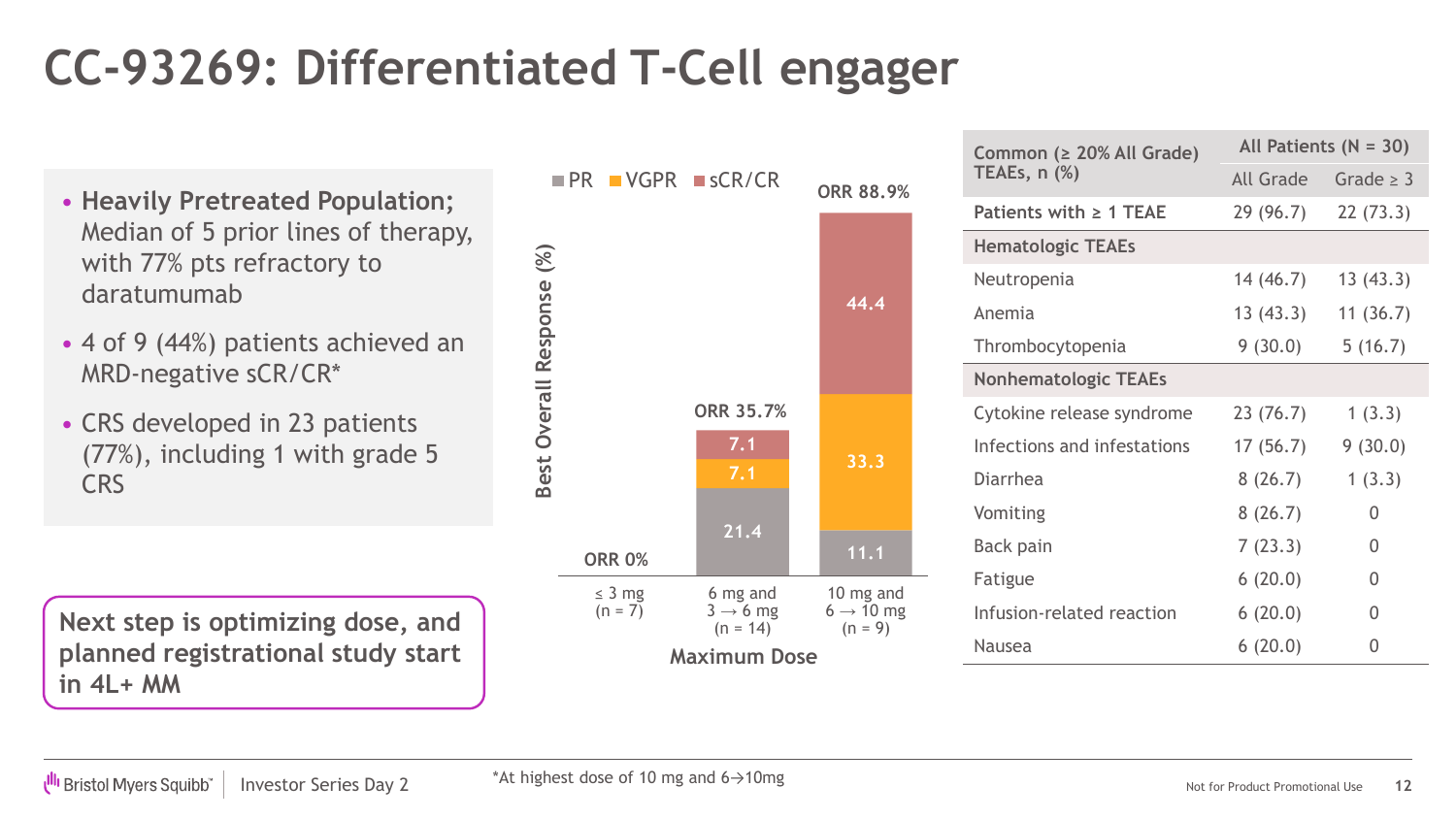### **Iberdomide: Emerging clinical data from CELMoD portfolio**

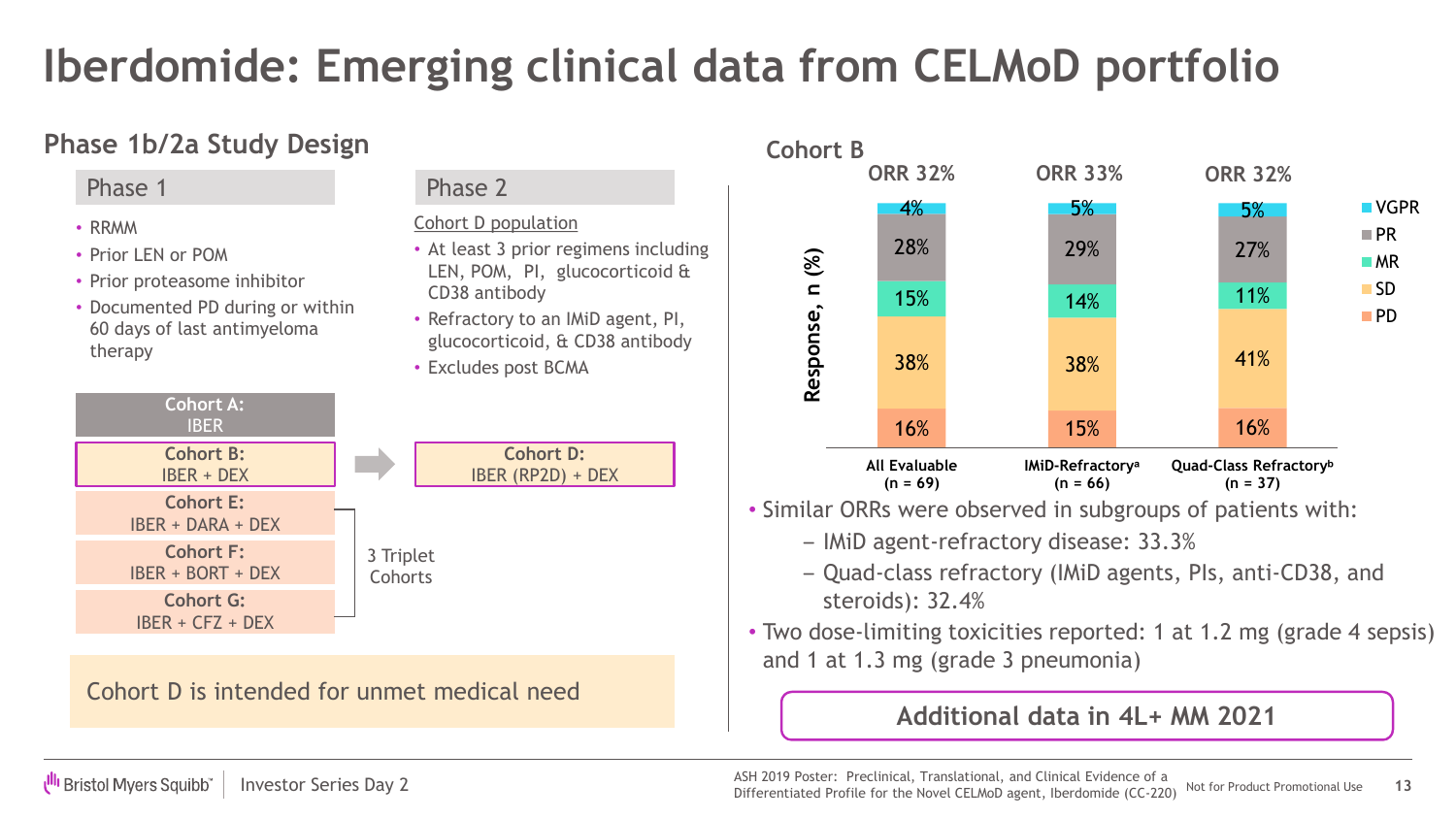### **CC-92480: Early promising data in a Phase 1 Study with heavily pre-treated patients**



- were triple class-refractory
	- 1 patient had CR, 1 VGPR, 2 PR, and 1 MR
- $CC-92480 + DEX$  showed a manageable safety profile in heavily pretreated patients
	- 34% patients had Gr 4 neutropenia managed through dose reductions and G-CSF
- RP2D dose expansion initiated
- Phase 1/2 study in combination with standard regimens ongoing

a 1 patient in the 21/28 1.0 mg cohort had an unconfirmed VGPR as of the data cutoff date. b 2 patients in the 21/28 0.8 mg cohort had an unconfirmed PR as of the data cutoff date. <sup>c</sup>1 patient had a pending response assessment data cutoff date; CBR, clinical benefit rate; DCR, disease control rate;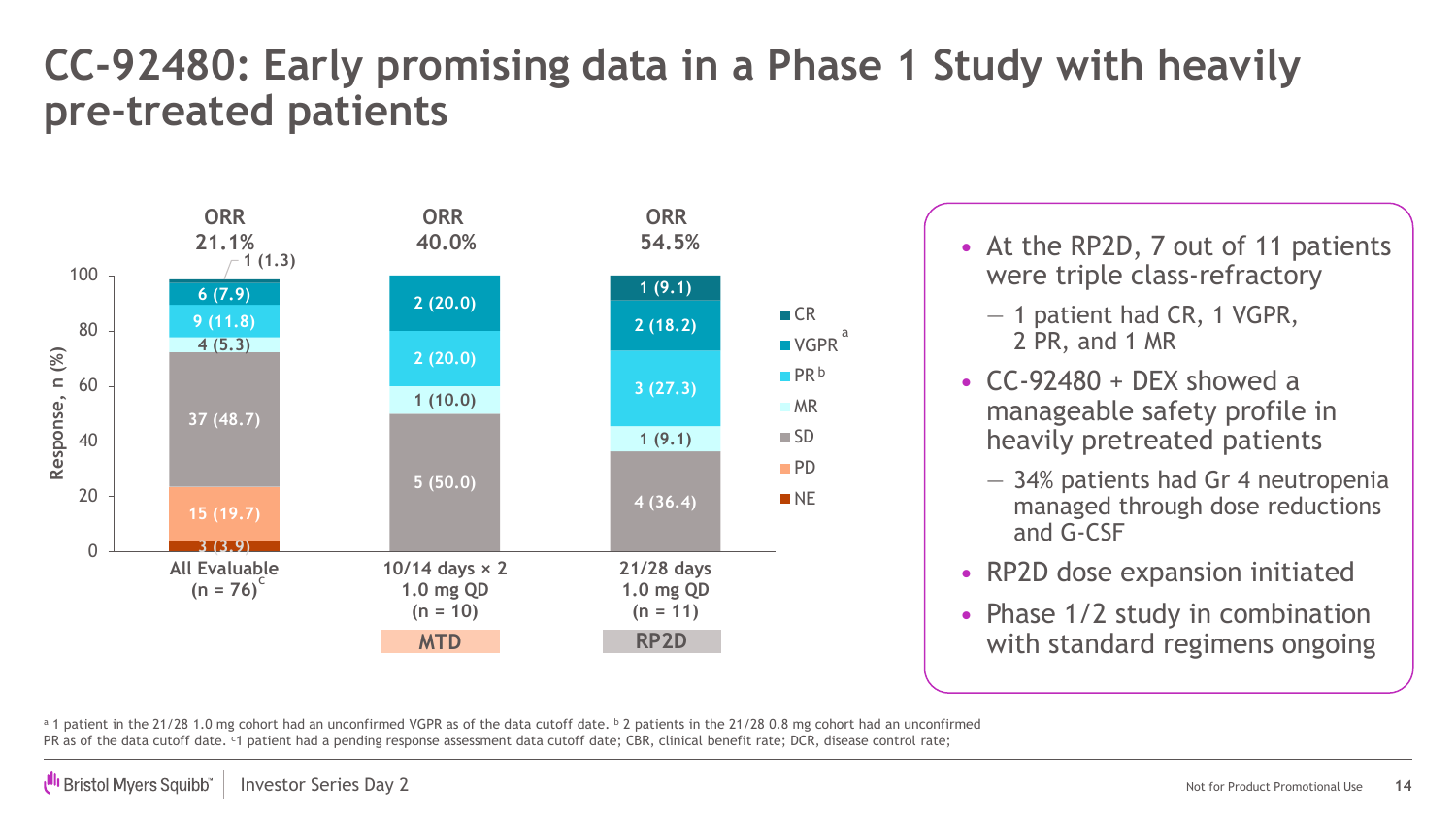### **Meaningful data read-outs in MM over next two years**

#### **Registrational Data Flow**

| <b>Asset/Trial</b>                                       | <b>Expected timing</b>                                    |
|----------------------------------------------------------|-----------------------------------------------------------|
| Ide-cel<br><b>BCMA CAR T</b><br>KarMMa in 4L+            | <b>US Submission</b><br>End of July 2020<br>at the latest |
| iberdomide<br><b>CELMoD</b> agent<br>Ph $1b/2$ in $4L+$  | <b>ORR; 2021</b>                                          |
| CC-92480<br><b>CELMoD</b> agent<br>Ph 1b/2 MM-002 in 4L+ | <b>ORR; 2021</b>                                          |
| CC-93269<br><b>TCE</b><br>MM-002 in 4L+                  | ORR; 2022+                                                |
| Ide-cel<br><b>BCMA CAR T</b><br>KarMMa-3 in 3-5L         | ORR; 2022+                                                |

Novel combinations across investigational agents

- Multiple myeloma continues to have a **high unmet medical need**
- **Unique opportunity** to impact current SoC through CELMoD agents and BCMA targeting agents
- **Meaningful data read-outs over next 2 years**
	- Pivotal trials underway with potential registrational data for iberdomide, CC-92480
	- Dose optimization underway for TCE
	- Registrational data in 3L+ for ide-cel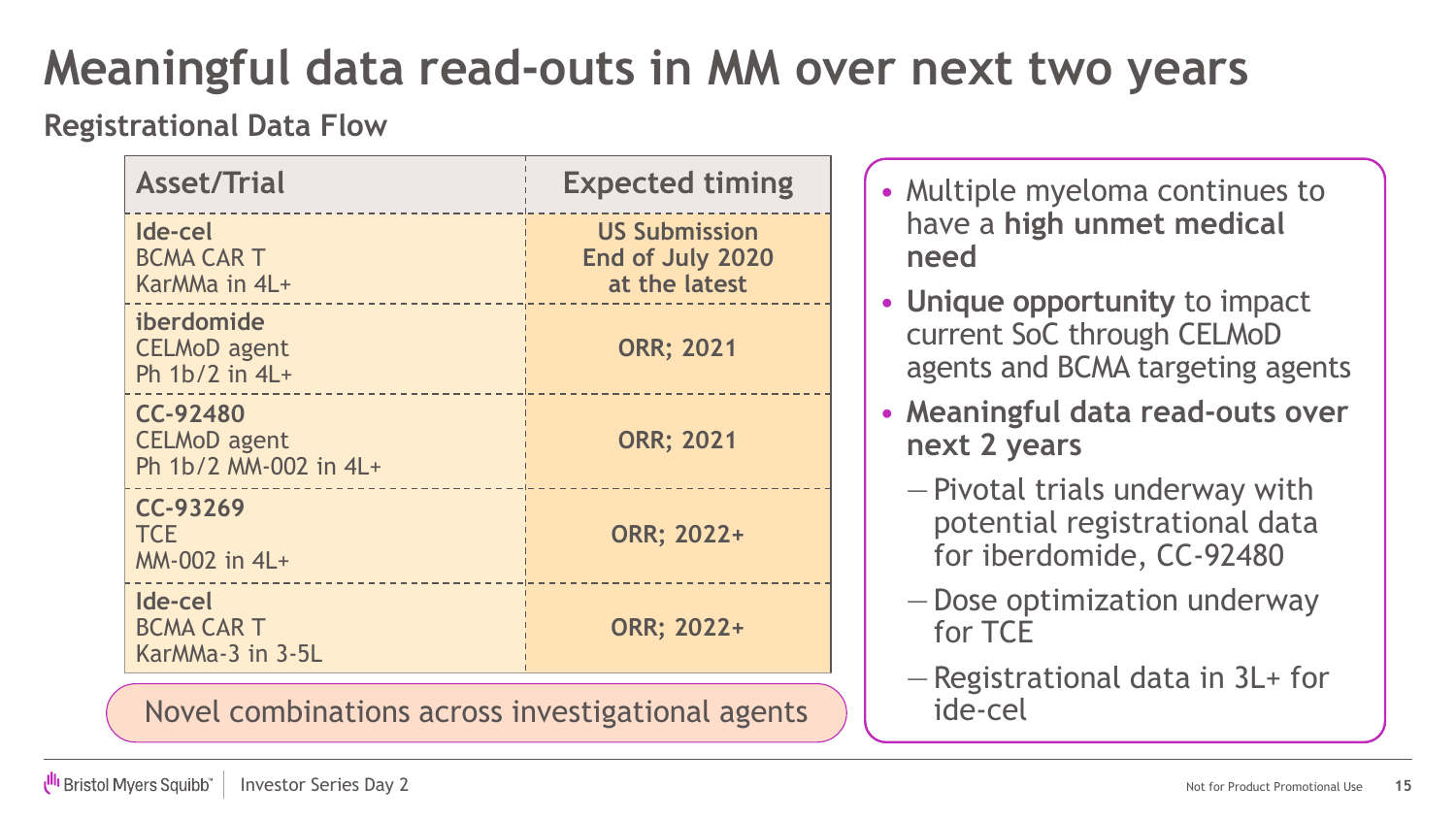### **Significant opportunities in other hematologic indications**

|               | <b>Milestones</b>                                                                                                                                     | <b>Future Opportunities</b>                                                                          |
|---------------|-------------------------------------------------------------------------------------------------------------------------------------------------------|------------------------------------------------------------------------------------------------------|
| Reblozyl      | • Beta thal-assoc. anemia approved<br>• 2L MDS-assoc. anemia approved                                                                                 | • 1L MDS-assoc. anemia (expected 2022+)<br>• Myelofibrosis<br>• NTD beta-thal (expected YE 20/1H 21) |
| Liso-cel      | • High rate of durable responses<br>in R/R LBCL (ORR 73%   53% CR)<br>• R/R LBCL application under priority<br>review with PDUFA extended to Nov 16th | • 2L DLBCL (TE and TNE expected in 2021)<br>• CLL (expected $2022+$ )                                |
| <b>CC-486</b> | • Significant improvement in overall<br>survival in front-line AML maintenance<br>with PDUFA Sep 3rd                                                  | • Broader LCM program being evaluated                                                                |

LBCL: Large B-Cell Lymphoma TE: Transplant Eligible TNE: Transplant Non-Eligible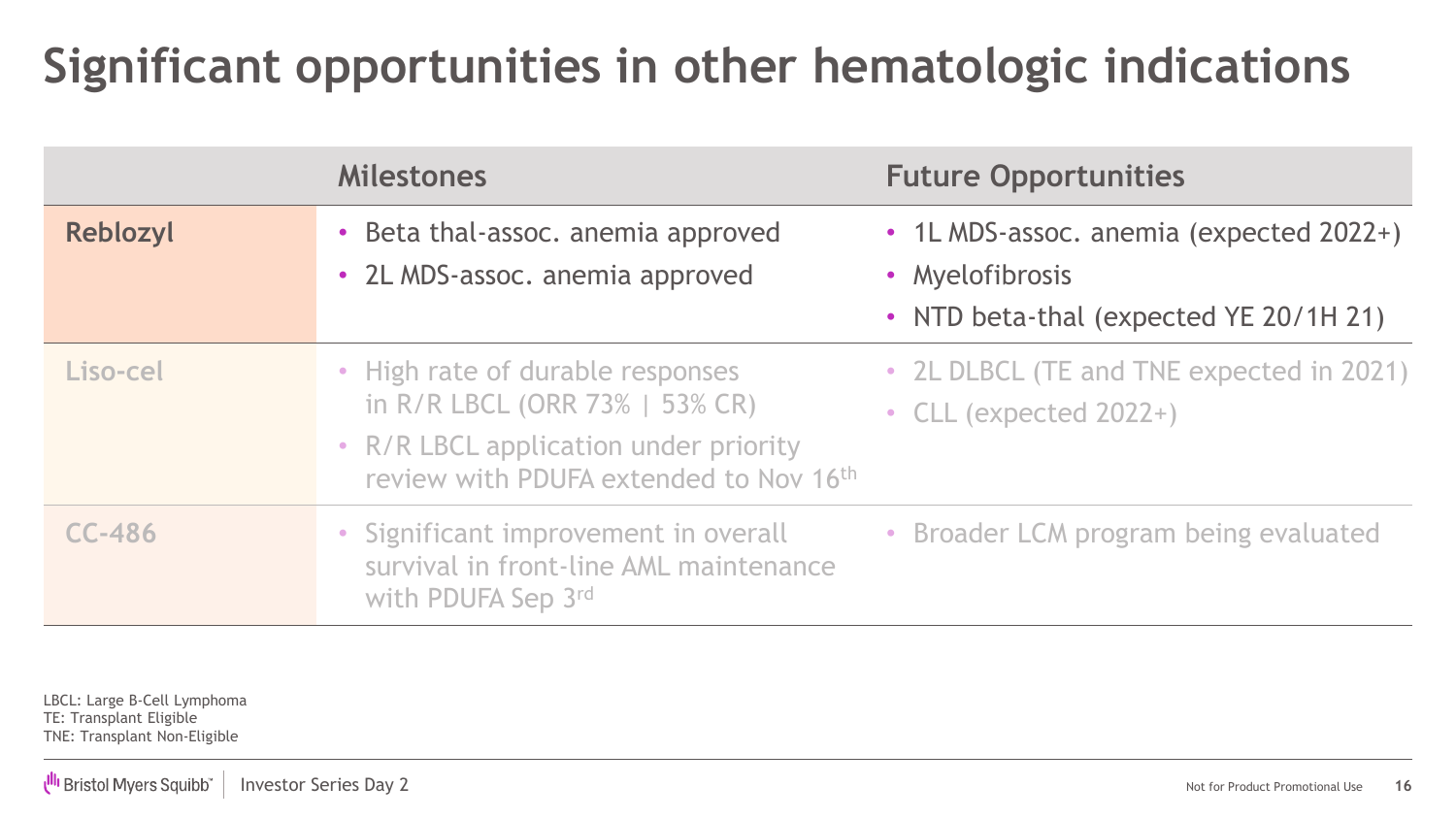### **Strong rationale for the 1L MDS based on prior clinical experience**

#### **Ph3 MEDALIST (2L MDS)1**

- RBC-TI rate 37.9% versus 13.2% (Placebo) **Ph2 PACE-MDS2**
- Supports design of Ph3 COMMANDS (1L) study
- RBC-TI rate 44% in all patients
- RBC-TI rate 56% in ESA-naïve MDS patients

#### **COMMANDS (Phase 3) study design**



**1° Endpoint:** 12 week RBC-Transfusion Independence + mean Hgb increase 1.5g/dL over the first 24w

#### Study readout expected in 2022+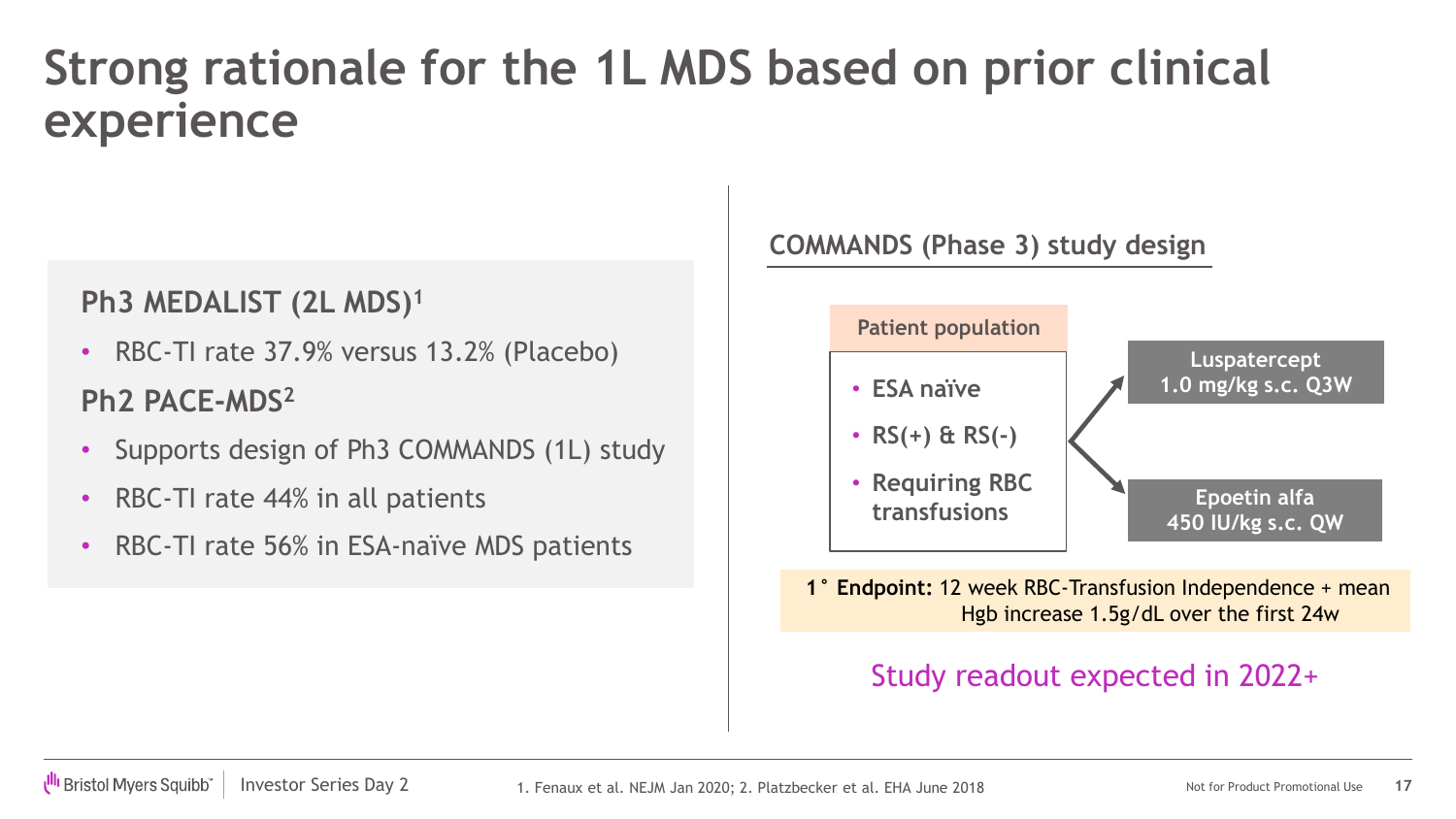### **Encouraging Ph2 Data in MF-associated Anemia with Reblozyl in combination with JAK therapy**

**Efficacy data for NTD and TD patients**

|                                                    | <b>NTD</b><br>Reblozyl<br>$(n=20)$ | <b>NTD</b><br><b>Reblozyl + Rux</b><br>$(n=14)$ | <b>TD</b><br>Reblozyl<br>$(n=21)$ | TD<br><b>Reblozyl + Rux</b><br>$(n=19)$ |
|----------------------------------------------------|------------------------------------|-------------------------------------------------|-----------------------------------|-----------------------------------------|
| Hb increase $\geq 1.5$ g/dL at every<br>assessment | 2(10)                              | 3(21)                                           |                                   |                                         |
| Mean Hb increase of $\geq 1.5$ g/dL                | 3(15)                              | 8(57)                                           |                                   |                                         |
| Achievement of RBC-T $\geq$ 12 wks                 |                                    |                                                 | 2(10)                             | 6(32)                                   |
| $\geq$ 50% reduction in RBC transfusion<br>burden  |                                    |                                                 | 8(38)                             | 10 (53)                                 |

Data supports initiating registrational trial – Planned for late 2020 / early 2021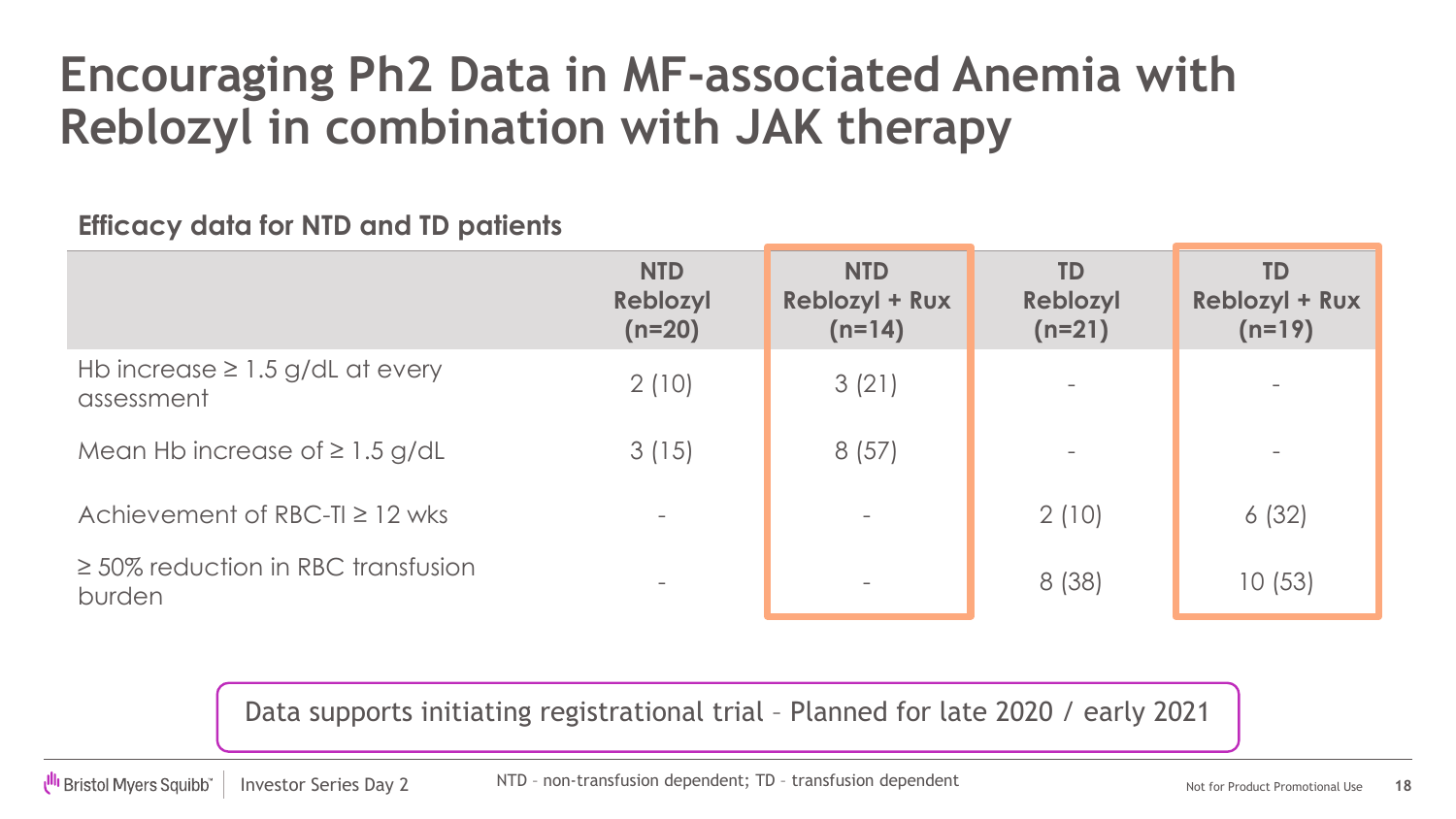### **Significant opportunities in other hematologic indications**

|                                                                                        | <b>Milestones</b>                                                                                                                                     | <b>Future Opportunities</b>                                                                           |
|----------------------------------------------------------------------------------------|-------------------------------------------------------------------------------------------------------------------------------------------------------|-------------------------------------------------------------------------------------------------------|
| Reblozyl                                                                               | • Beta thal-assoc. anemia approved<br>• 2L MDS-assoc. anemia approved                                                                                 | • 1L MDS-assoc. anemia (expected 2023)<br>• Myelofibrosis<br>• NTD beta-thal (expected YE 20 / 1H 21) |
| Liso-cel                                                                               | • High rate of durable responses<br>in R/R LBCL (ORR 73%   53% CR)<br>• R/R LBCL application under priority<br>review with PDUFA extended to Nov 16th | • 2L DLBCL (TE and TNE expected in 2021)<br>• CLL (expected $2022+$ )                                 |
| <b>CC-486</b>                                                                          | • Significant improvement in overall<br>survival in front-line AML maintenance<br>with PDUFA Sep 3rd                                                  | • Broader LCM program being evaluated                                                                 |
| LBCL: Large B-Cell Lymphoma<br>TE: Transplant Eligible<br>TNE: Transplant Non-Eligible |                                                                                                                                                       |                                                                                                       |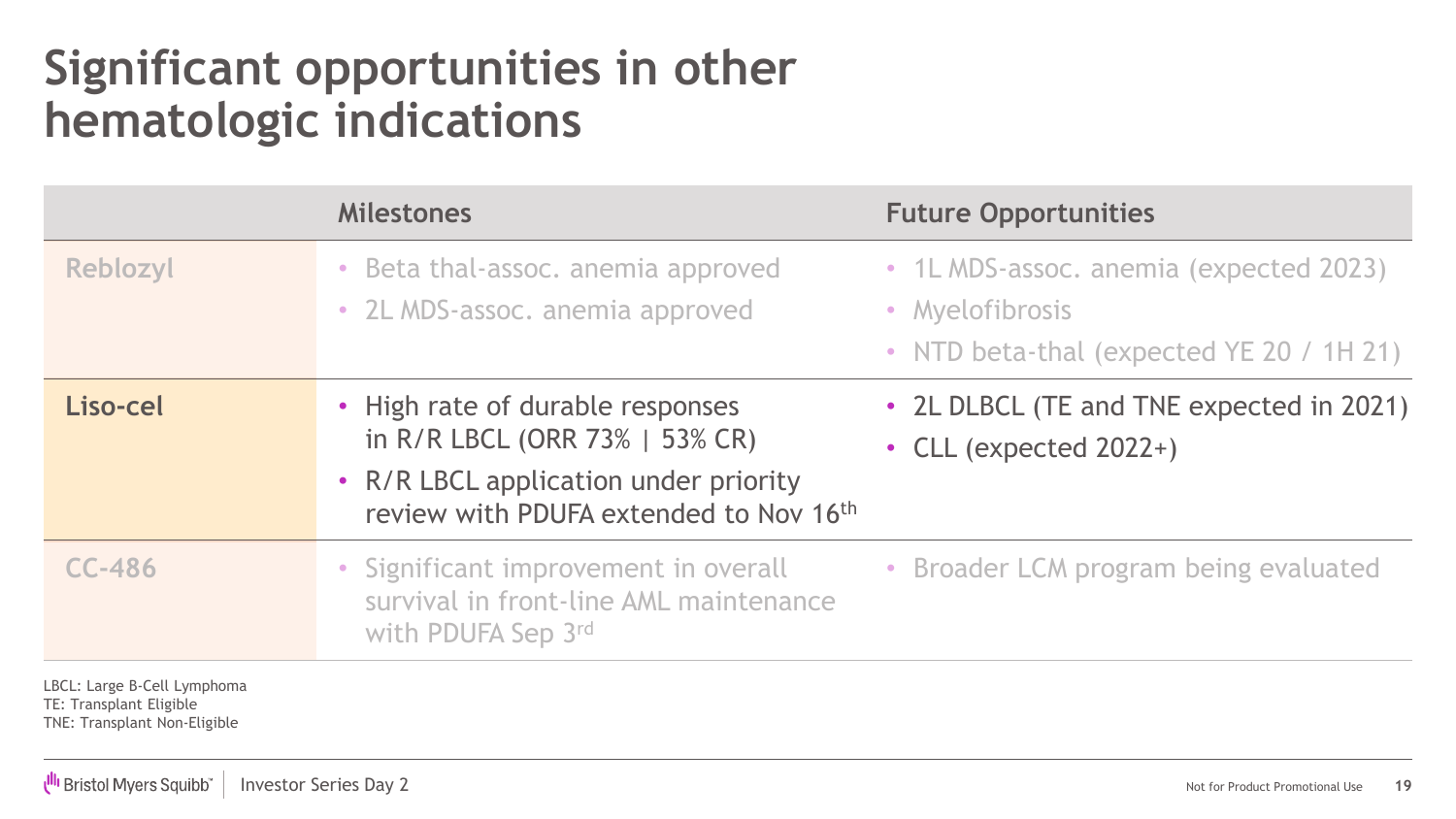## **Compelling early data in a highly refractory CLL population**



#### **Promising efficacy**

• 67% CR/CRi in patients refractory to BTKi and venetoclax

#### **Manageable safety profile**

- CRS Gr $3 = 9\%$
- $NE^* > Gr3 = 22\%$
- No Grade 5 CRS or NE occurred

\*NEs are not mutually exclusive; encephalopathy (n=3); aphasia (n=1); confusional state (n=1); muscular weakness (n=1); somnolence (n=1)

Investor Series Day 2 **Marriet Market CLL/SLL)** Treated With lisocabtagene maraleucel (liso-cel), a CD19-Directed CAR T Cell Product: Updated Results From TRANSCEND CLL Not for Product Promotional Use **20** ASH 2019: Rapid Undetectable MRD (uMRD) Responses in Patients With Relapsed/Refractory (R/R) Chronic Lymphocytic Leukemia/Small Lymphocytic 004, a Phase 1/2 Study Including Patients With High-Risk Disease Previously Treated With Ibrutinib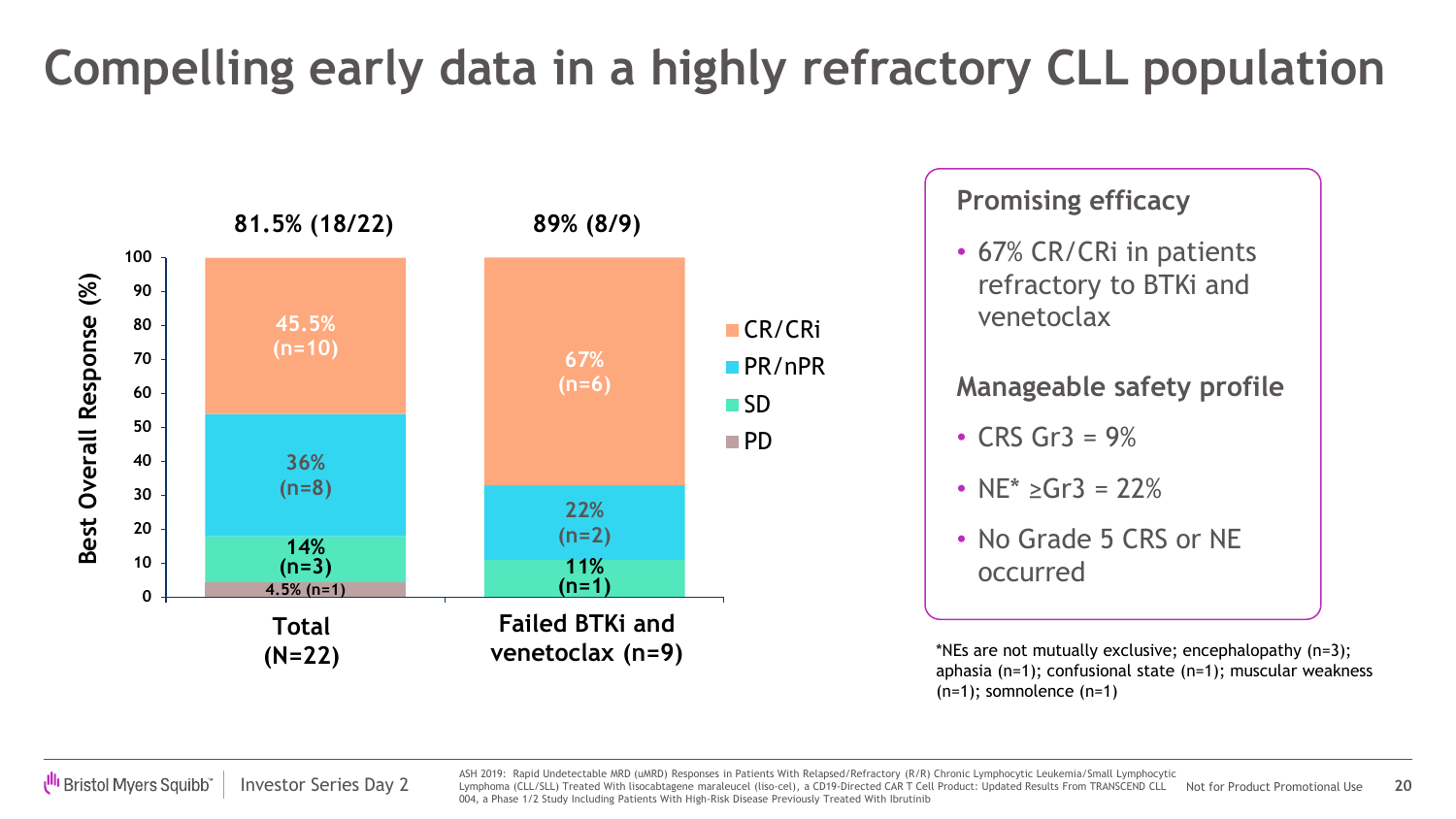### **Broad development plan: Expanding into earlier lines and indications beyond B-cell lymphoma**

- PDUFA extended to Nov 16<sup>th</sup> 2020 in 3L+ B-cell lymphoma
- Maximize opportunity by **focusing on high unmet need in CD19 expressing B cell malignancies**
- Inform combinations and pipeline through translational insights

| <b>Asset/Trial</b>                                         | <b>Expected timing</b> |
|------------------------------------------------------------|------------------------|
| <b>TRANSFORM</b><br><b>DLBCL</b><br>2L Transplant eligible | <b>EFS; 2021</b>       |
| <b>PILOT</b><br><b>DLBCL</b><br>2L Transplant non-eligible | <b>ORR; 2021</b>       |
| <b>TRANSCEND CLL 004</b><br>$3L + CLL$                     | CR; 2022+              |
| <b>Ph1 Pivotal Trial</b><br><b>MCL</b>                     | <b>ORR; 2021</b>       |
| <b>TRANSCEND FL Ph2</b><br>$2L + FL$                       | CR; 2022+              |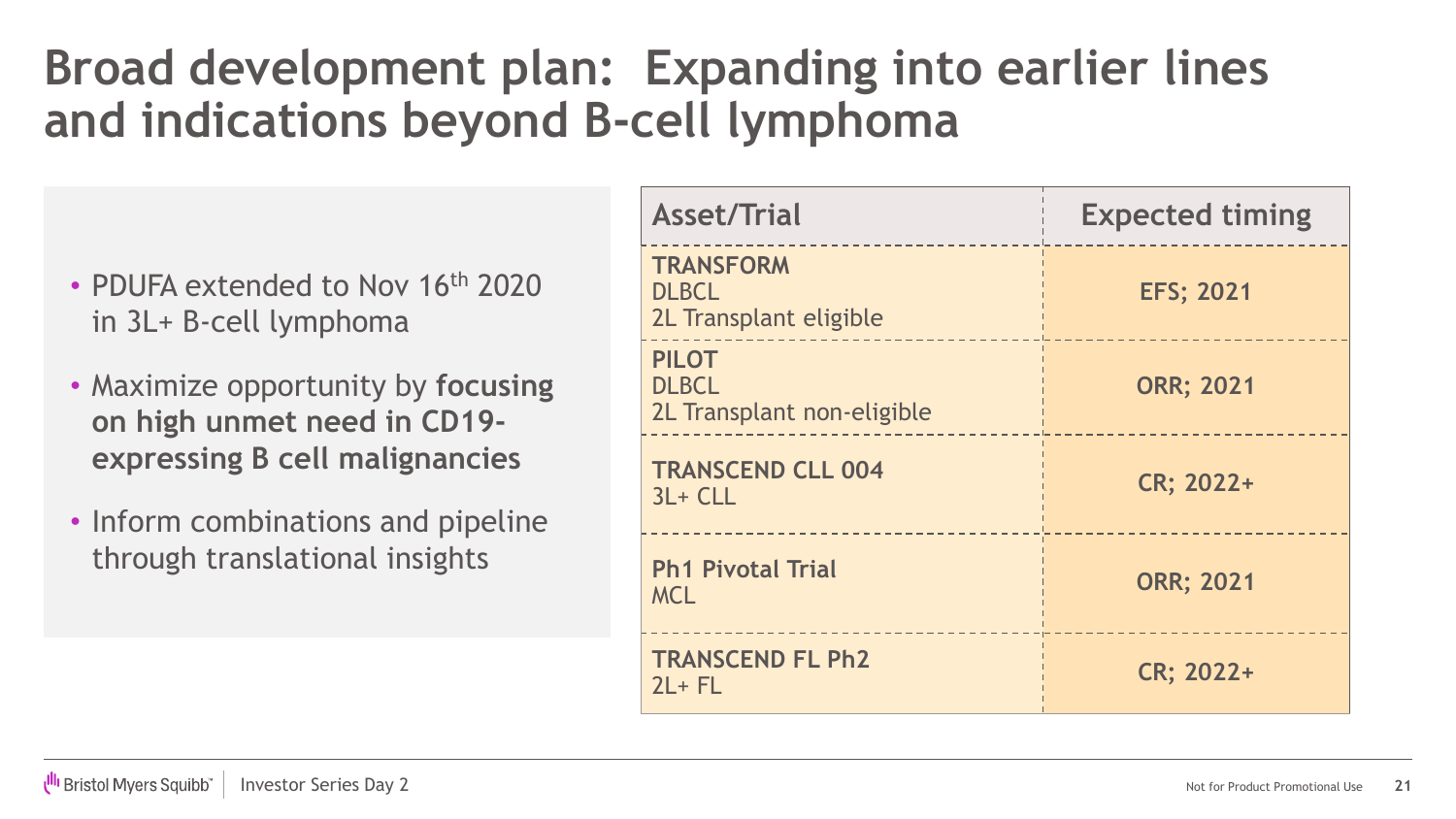### **Significant pipeline opportunities in hematology**

**Differentiated strategy for Multiple Myeloma development** 

- Multi-modality approach to BCMA
- An advancing CELMoD porfolio
- Opportunity for novel combinations

**Reblozyl, liso-cel, ide-cel and CC-486 represent differentiated medicines with the potential to broaden our portfolio**

**Robust LCM program with the potential to move into earlier lines of therapy and new indications**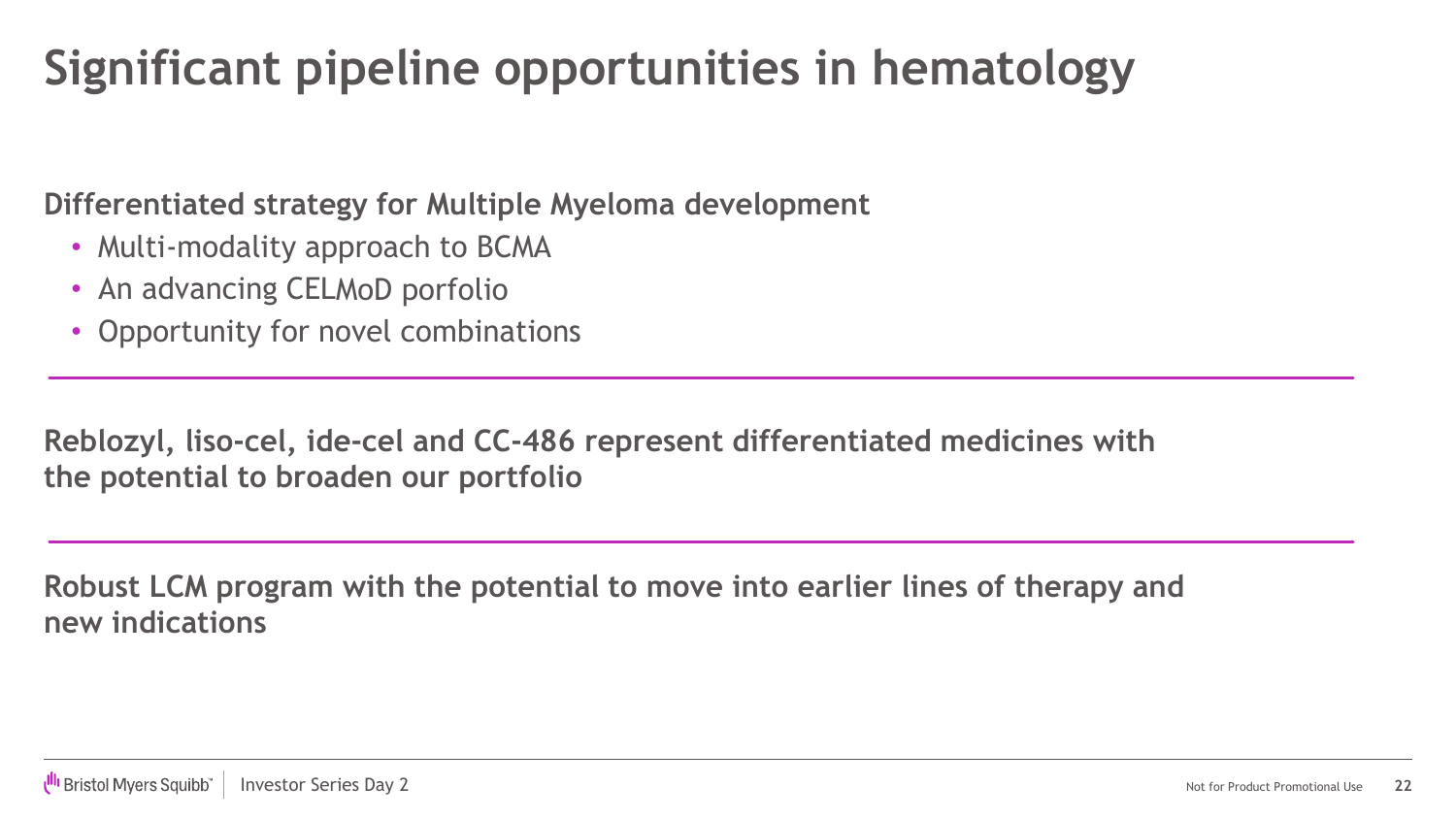### **Hematology Commercial**



# Nadim Ahmed

Executive VP President, Hematology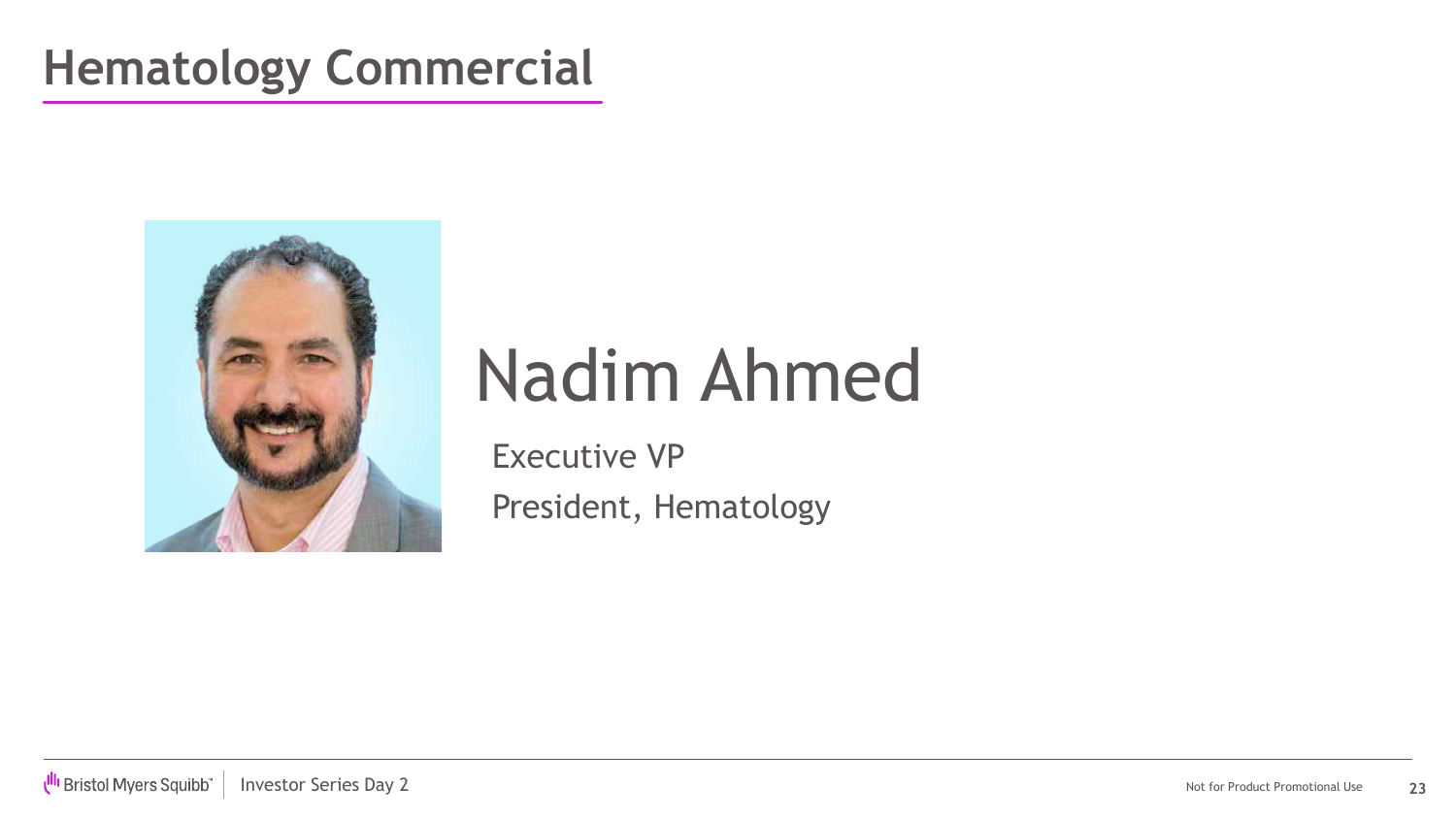**Deep hematology expertise drives commercial leadership and franchise expansion opportunities** 

| <b>Maximize in-line</b><br>portfolio                             |                                                                              | <b>Expand the franchise</b><br>with 5 near-term launches | <b>Deliver next wave</b><br>hematology assets |  |
|------------------------------------------------------------------|------------------------------------------------------------------------------|----------------------------------------------------------|-----------------------------------------------|--|
| Revlimid                                                         | <b>Pomalyst</b><br>(pomalidomide) capsules<br>$1 \cdot 2 \cdot 3 \cdot 4$ mg | <b>Inrebic</b><br>Reblozyl                               | CC-93269<br><b>TCE</b>                        |  |
|                                                                  |                                                                              | liso-cel                                                 | CC-92480<br><b>CELMoD</b> agent               |  |
|                                                                  | SPRÝCEL<br>dasatinib                                                         | ide-cel                                                  | iberdomide (CC-220)<br><b>CELMoD</b> agent    |  |
| <b>CC-486</b><br>Preferred partner for hematology collaborations |                                                                              |                                                          |                                               |  |

- Deep medical expertise with long-term thought leader relationships **Enabled by**
	- Leading Sales Force with extensive hematology experience and prescriber reach
	- Long term collaborations with key patient advocacy groups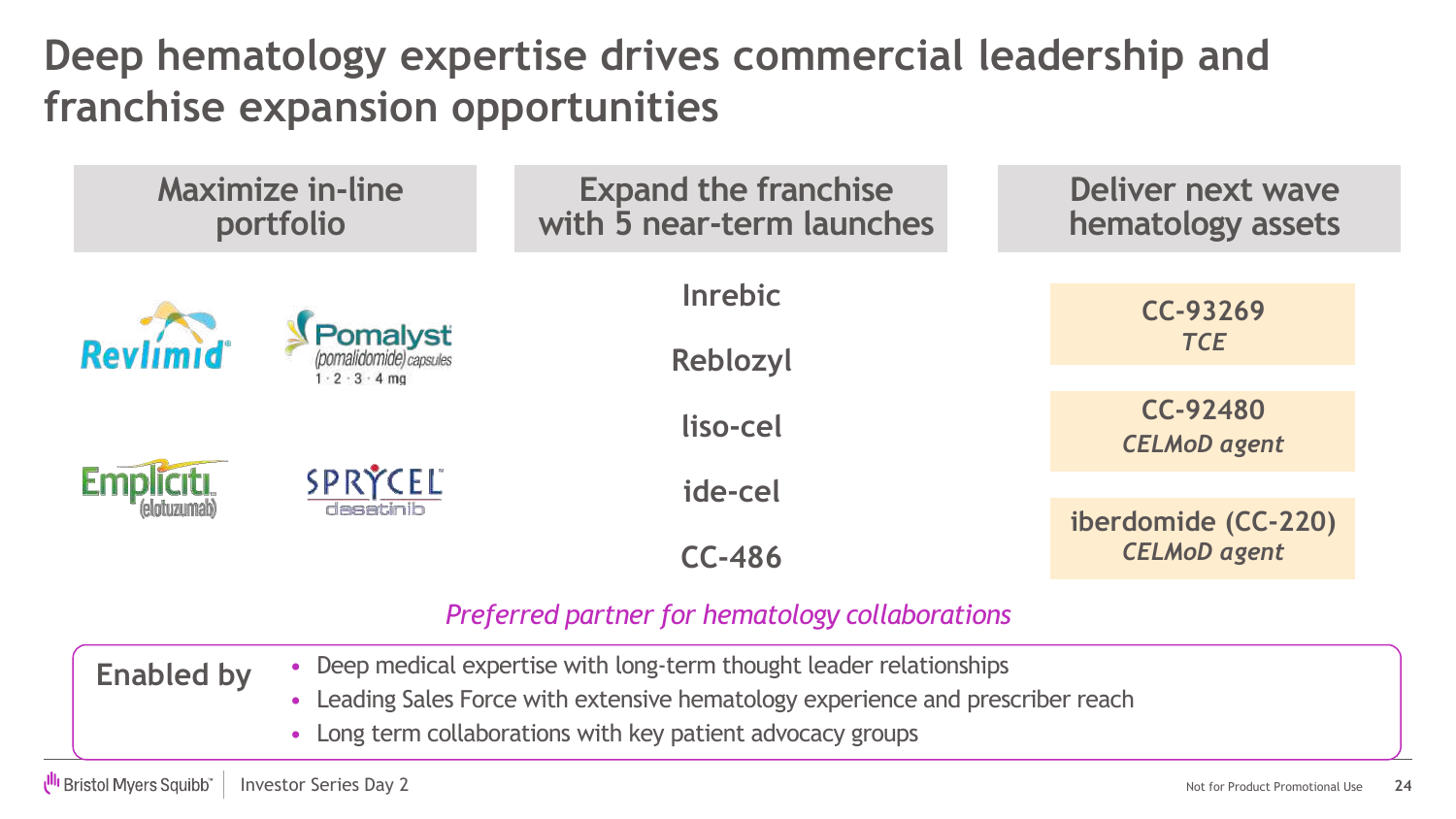### **Hematology franchise expansion strategy**

**Cell Therapy** **Leverage potential first- or best-in class profiles to establish leadership** • **Liso-cel** — CD19 CAR T for lymphoma and other B-cell malignancies • **Ide-cel —** BCMA CAR T in 4L+ MM

**Multiple Myeloma Strengthen and extend leadership with novel pipeline** • **CC-93269** – BCMA TCE • **iberdomide & CC-92480** — Advancing CELMoD agents

#### **Myeloid Establish new platform medicines** • **Inrebic** — intermediate & high risk MF • **Reblozyl** — Beta-thal and 2L MDS assoc. anemias

• **CC-486** — 1L AML Maintenance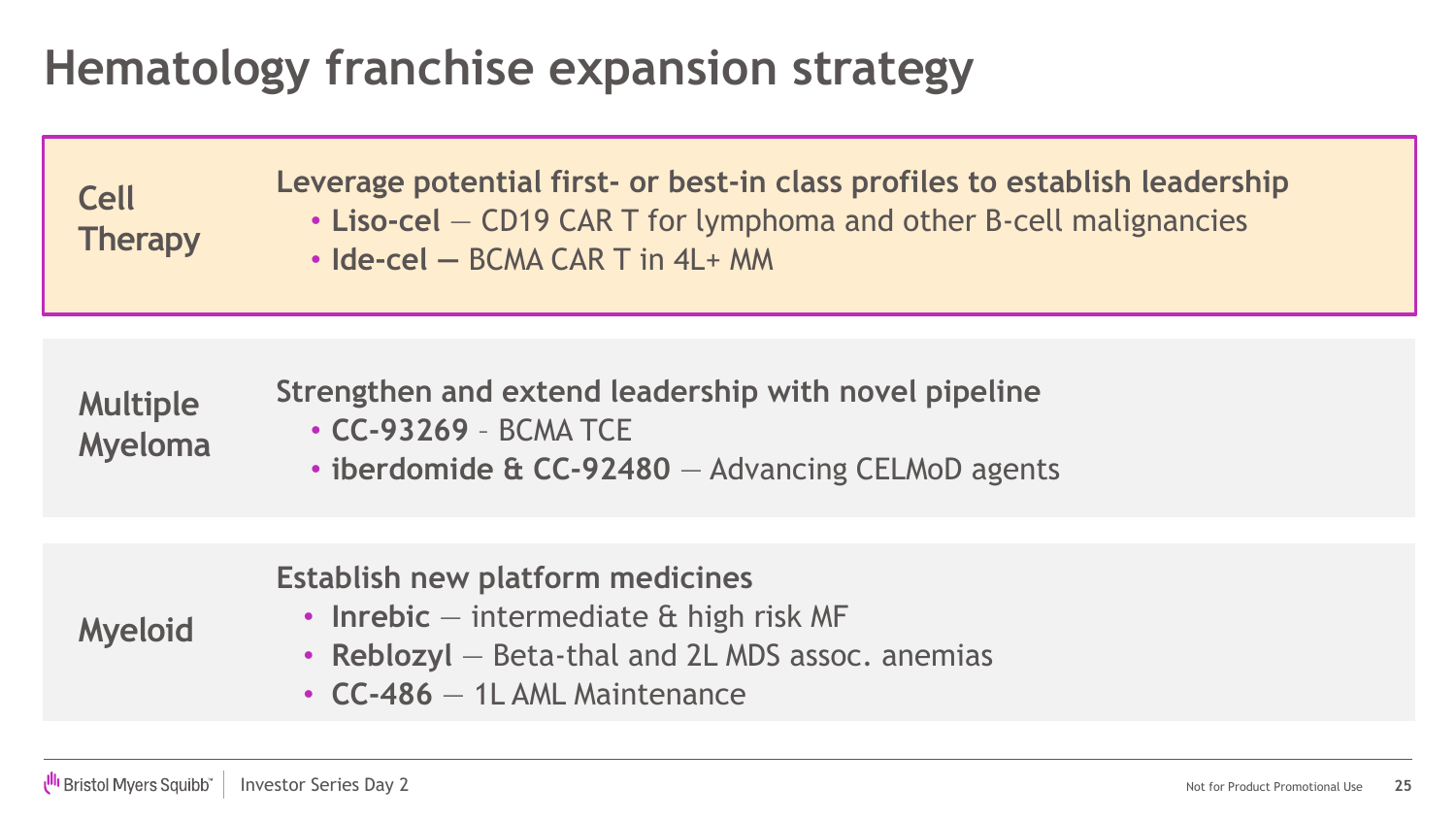### **CAR T strategy to establish leadership**

**NEAR TERM**

- **Maximize the opportunity with differentiated medicines**
- **Drive LCM opportunities**

**MID TERM**

- **Optimize current manufacturing technology to reduce turnaround time and improve COGs**
- **Develop and launch next generation CAR T technology**



- **Utilize technology to increase durability of response**
- **Expand into solid tumors through TCR cell therapy**
- **Develop off the shelf solution through allogeneic/iPSC technology**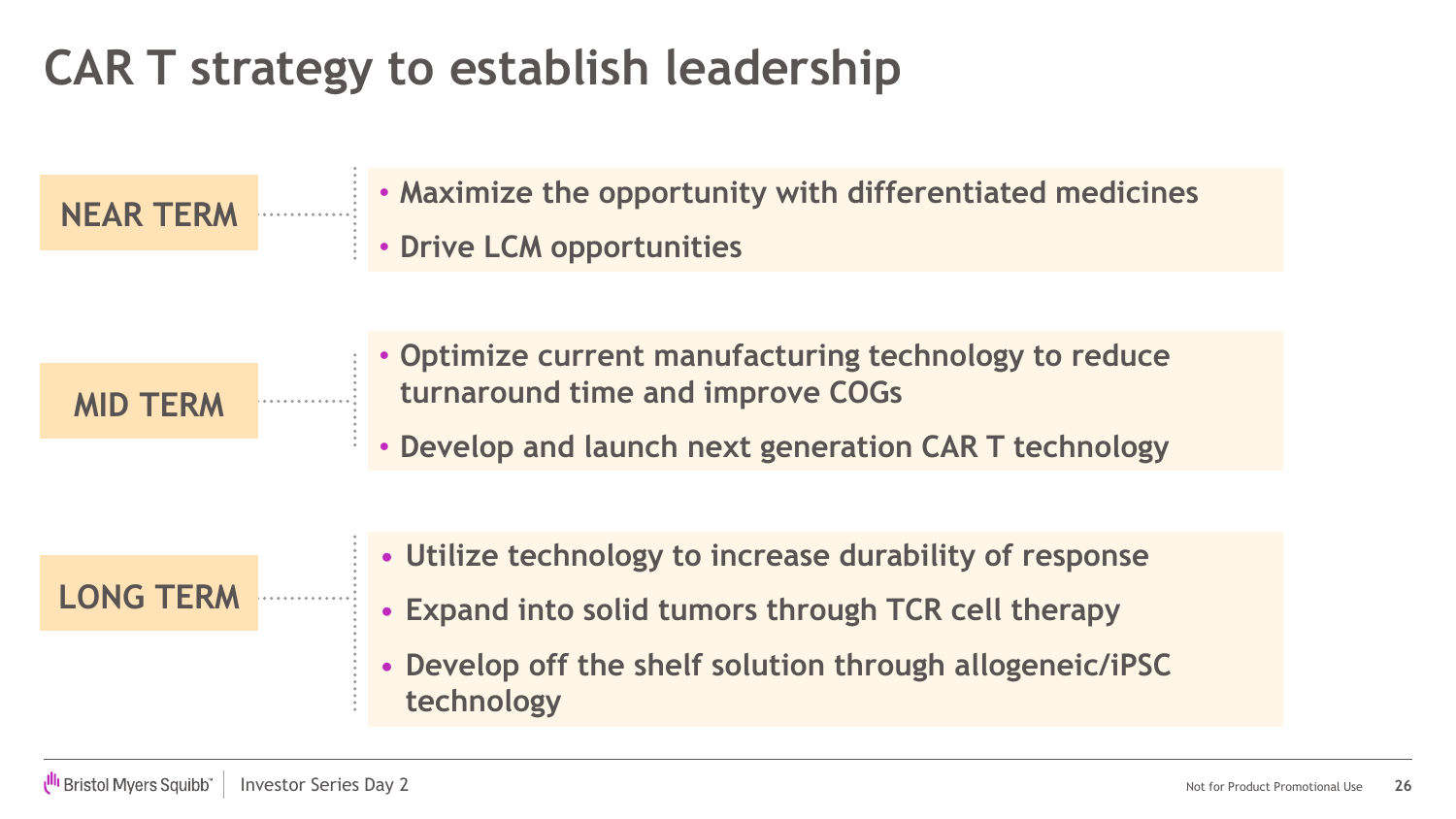### **CAR T: Differentiated approach to commercialization**

| <b>Differentiated</b>                      | • Liso-cel – Potential best-in-class CD19 CAR T with differentiated safety profile                                                                |  |  |  |
|--------------------------------------------|---------------------------------------------------------------------------------------------------------------------------------------------------|--|--|--|
| <b>Products</b>                            | • Ide-cel - Potential first-in-class BCMA CAR T                                                                                                   |  |  |  |
| <b>Drive expansion</b>                     | • Utilize field community footprint to encourage referral of patients to                                                                          |  |  |  |
| of CAR T class                             | treatment sites                                                                                                                                   |  |  |  |
| Sites are equipped to                      | • Efficient and wide onboarding of sites to maximize patient reach including                                                                      |  |  |  |
| administer treatment                       | sites with outpatient capability                                                                                                                  |  |  |  |
| <b>Seamless Customer</b><br><b>Service</b> | • Digital platform offering multiple CAR T solutions across diseases                                                                              |  |  |  |
| <b>Robust Supply</b><br><b>Chain</b>       | • Manufacturing network in place to support demand                                                                                                |  |  |  |
| Reimbursement and                          | • Patient and HCP reimbursement assistance capability                                                                                             |  |  |  |
| <b>Access</b>                              | • Augmented by new proposed CAR T DRG code                                                                                                        |  |  |  |
| <b>Expanded</b><br><b>Development</b>      | • Move into earlier lines of therapy<br>• Expand into broader set of diseases<br>• Broad portfolio with potential to develop combination regimens |  |  |  |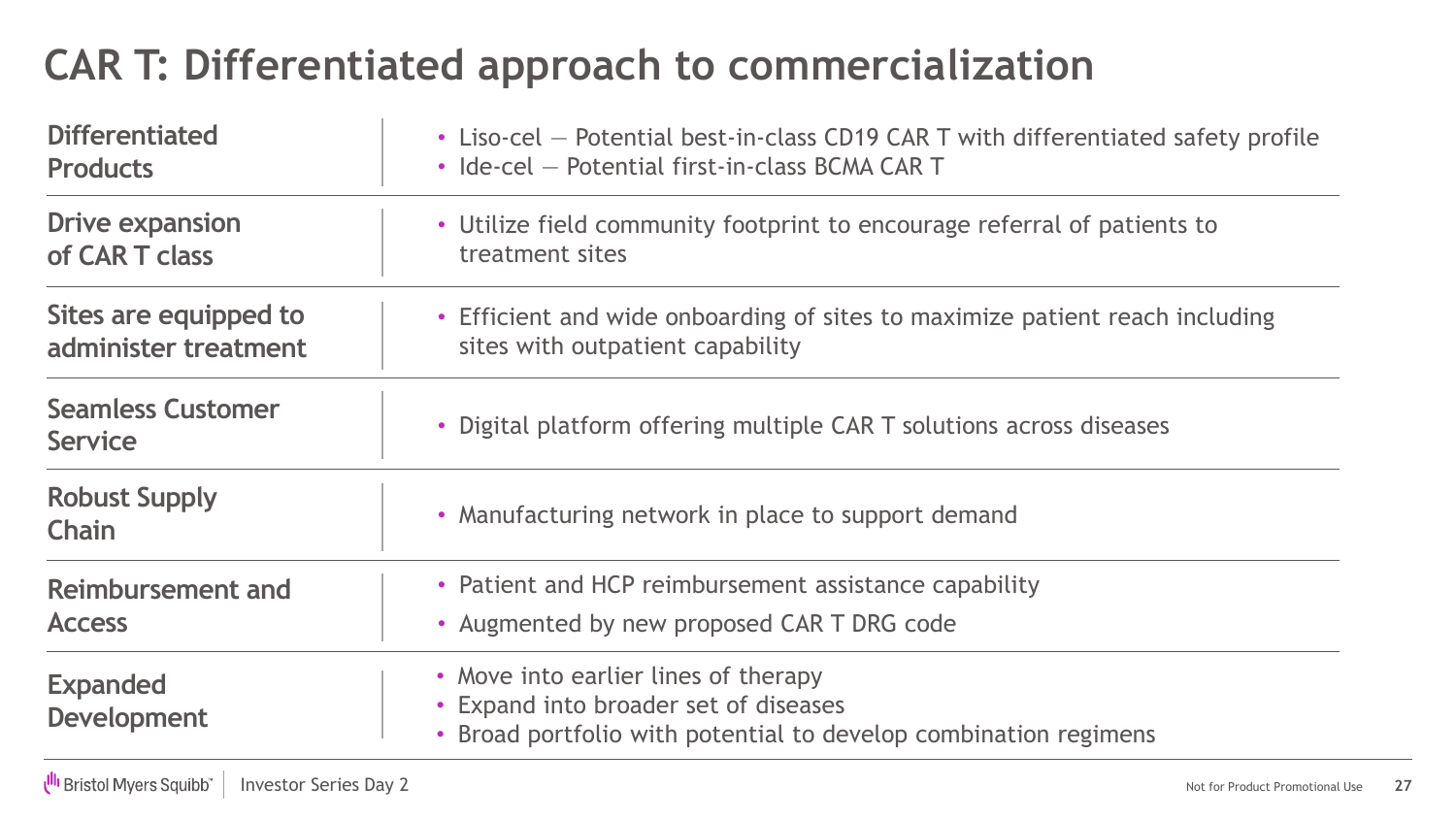### **Opportunity to expand footprint in outpatient treatment centers**

**Label is typically silent on site of care which means expansion requires**

- Differentiated Profile: Compelling efficacy and favorable safety
- Physician and patient education on product differentiation
- Onboarding of outpatient treatment centers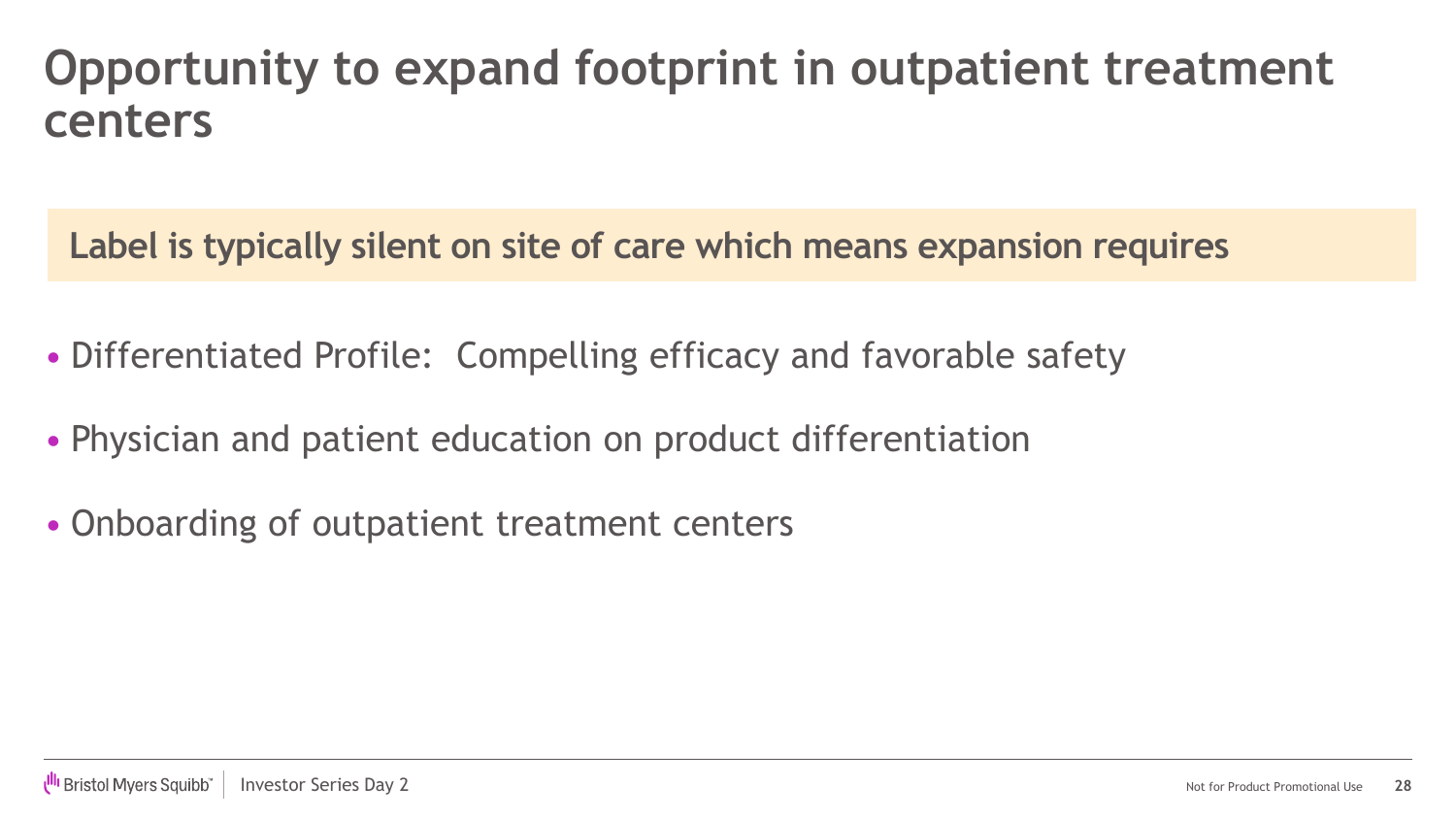#### Liso-cel Opportunity to expand the CAR T market with a **compelling efficacy & differentiated safety profile** (CD19 CAR T)

**Market: 3L+ DLBCL**

#### **Large market that's currently underserved by CAR T**

- 14K+ diagnosed 3L+ DLBCL patients (~7.5K US, ~6.9K EU5)
- Current SoC results in <6m survival
- Despite unmet need, CAR T therapy remains underutilized

**Potential Best-in-Class CD19 CAR T**

#### **Differentiated safety profile supporting outpatient use**

- Compelling efficacy with durable complete responses:  $- CR = 53%$
- Low rates of any grade CRS/NE: − Gr ≥3 CRS = 2%; NE = 10%
- Comparable outcomes demonstrated in an out-patient setting

**Launch Priorities**

#### **Expand CAR T market:**

• Drive referrals and expand site footprint, including outpatient setting

#### **Drive brand share:**

- Leverage best-in-class profile
- Deliver superior customer experience

#### **Indication expansion**

- 2L DLBCL (TNE, TE)
- 3L+ CLL, 3L+ FL, 3L+ MCL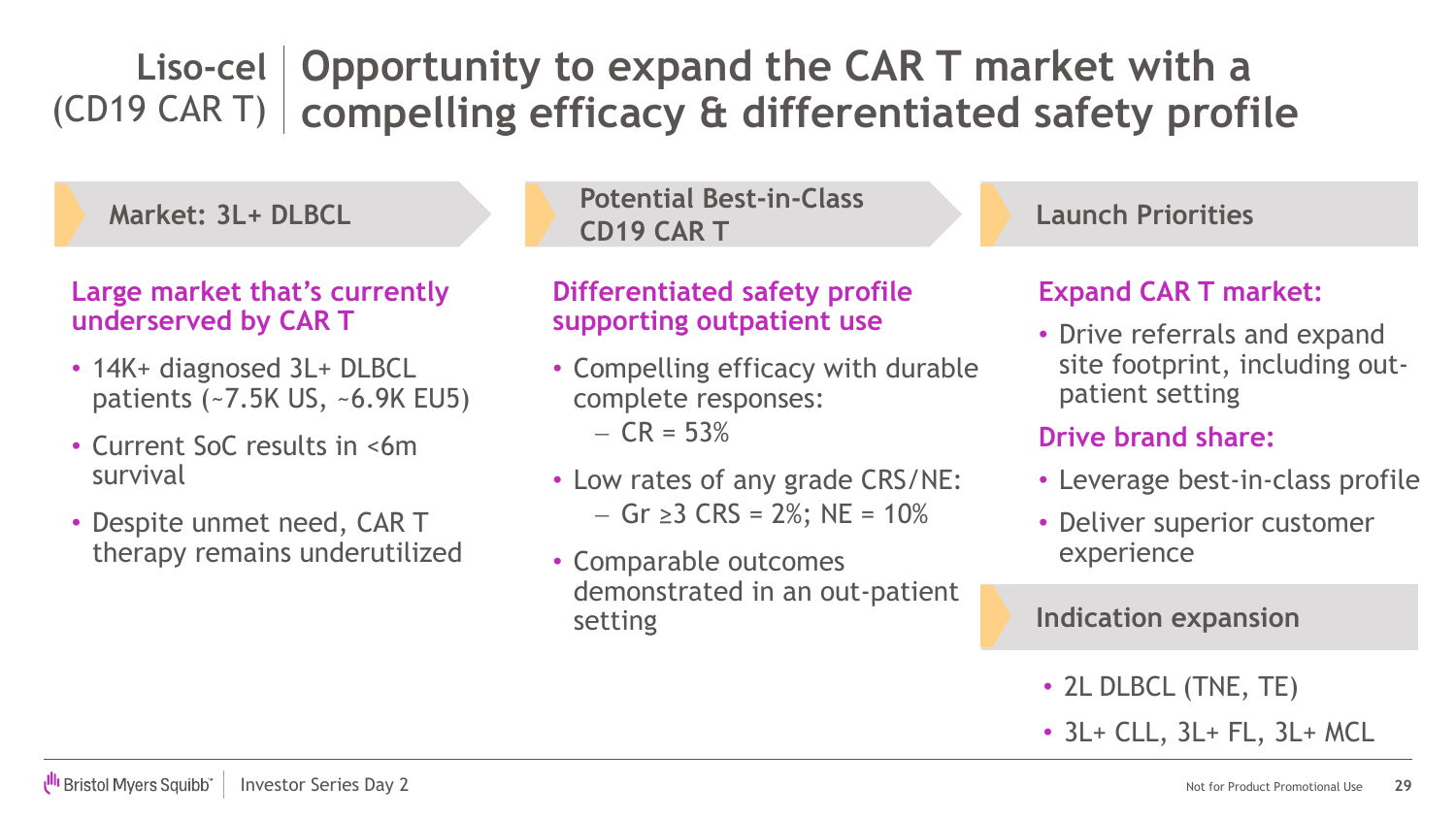### **Opportunity to establish Cell Therapy and Ide-cel** (BCMA CAR T) | improve patient outcomes in Multiple Myeloma

**Market: R/R Multiple Myeloma**

**Many patients still advancing to late line therapies with limited options and poor prognosis**

- ~56K newly diagnosed patients (~29K US, ~27K EU5)
	- $-$  ~15K patients advancing to  $4I +$
- Current SOC outcomes:
	- $-$  ORR = 30%
	- $-$  PFS = 4 months

**First in Class BCMA CAR T**

**Compelling efficacy in a highly refractory population\***

- $-$  ORR = 82%
- $-$  CR = 39%
- $-$  PFS = 12.1 months
- Manageable safety profile:
	- ― Gr ≥ 3 CRS and iiNT were reported in <6% of subjects
- One-time administration

#### **Launch Priorities**

#### **Expand CAR T market:**

• Leverage MM community footprint to drive referrals

#### **Drive brand share:**

• Establish ide-cel as the preferred BCMA CAR T

#### **Indication expansion**

- 2L MM
- $\cdot$  3L + MM
- NDMM

iiNT: investigator identified Neurotox \*at the  $450 \times 10^6$  dose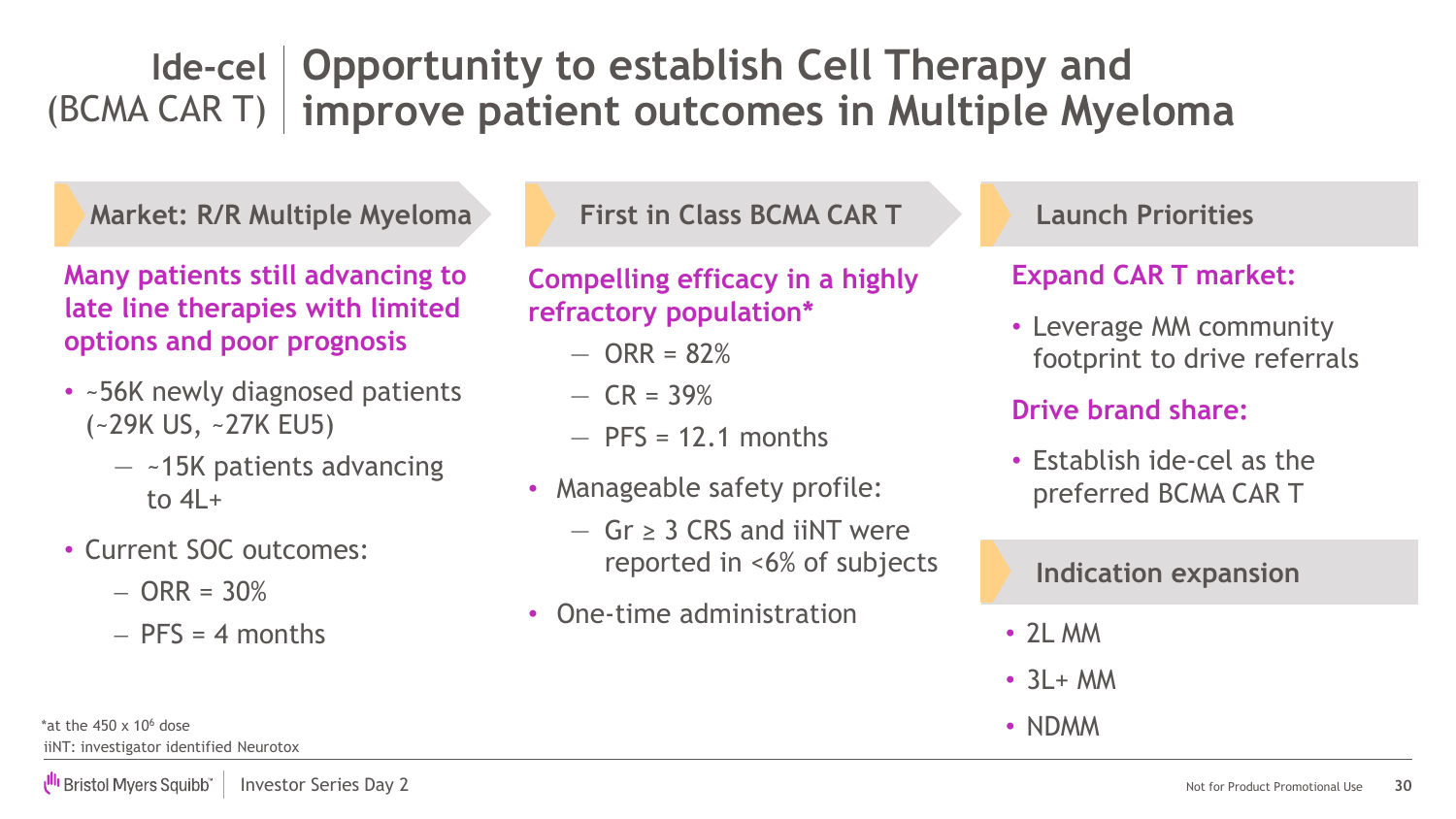### **Hematology franchise expansion strategy**

**Cell Therapy** **Leverage potential first- or best-in class profiles to establish leadership**

- **Liso-cel** CD19 CAR T for lymphoma and other B-cell malignancies
- **Ide-cel —** BCMA CAR T in 4L+ MM

| <b>Multiple</b><br>Myeloma | Strengthen and extend leadership with novel pipeline |
|----------------------------|------------------------------------------------------|
|                            | $\cdot$ CC-93269 - BCMA TCE                          |
|                            | • iberdomide & CC-92480 - Advancing CELMoD agents    |

|                                  | Establish new platform medicines                 |
|----------------------------------|--------------------------------------------------|
| <b>Myeloid</b><br><b>Disease</b> | $\cdot$ Inrebic – intermediate & high risk MF    |
|                                  | • Reblozyl – Beta-thal and 2L MDS assoc. anemias |
|                                  | $\cdot$ CC-486 $-$ 1L AML Maintenance            |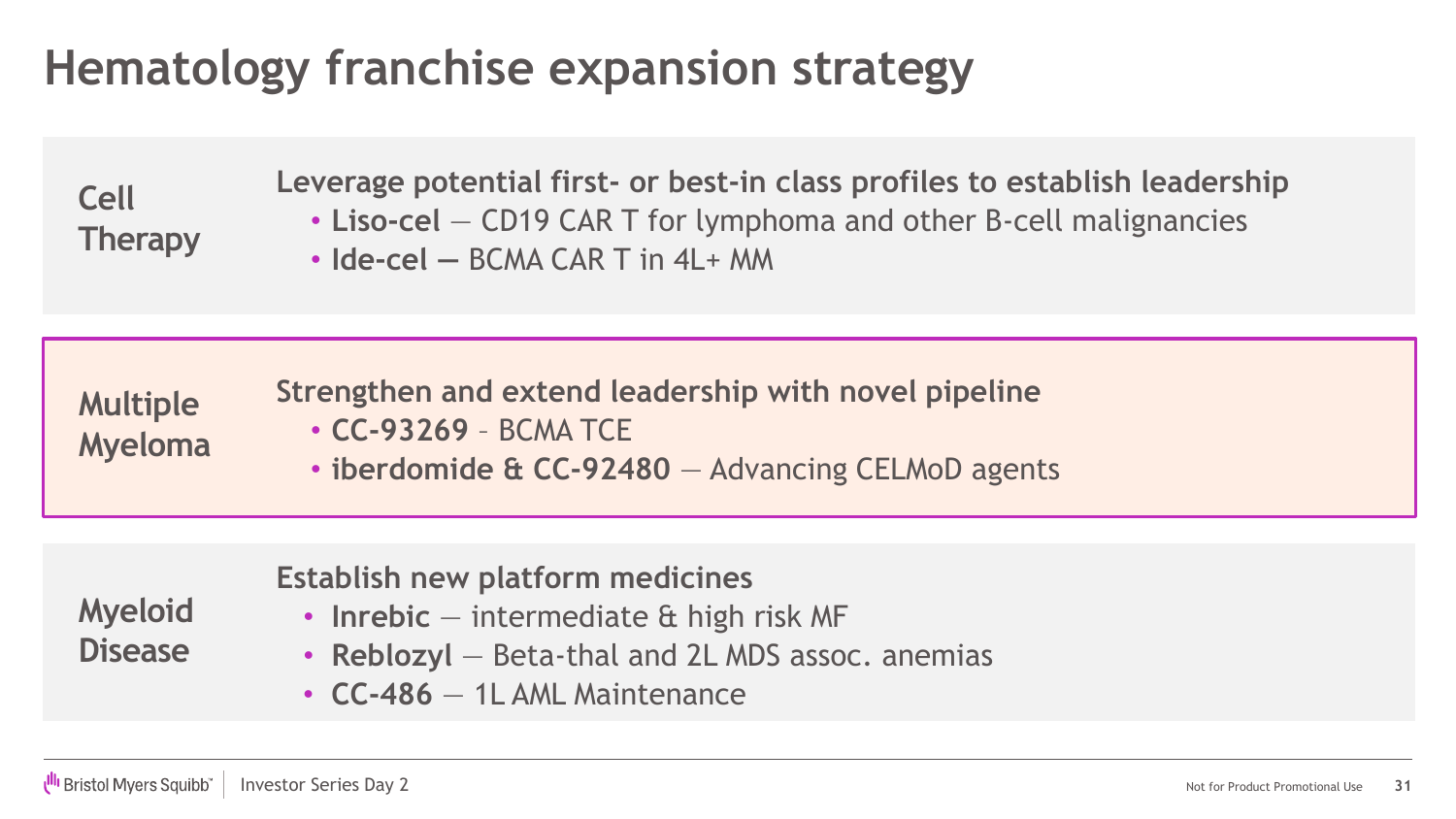### **Poised to Define Multiple Myeloma Standard of Care Again**

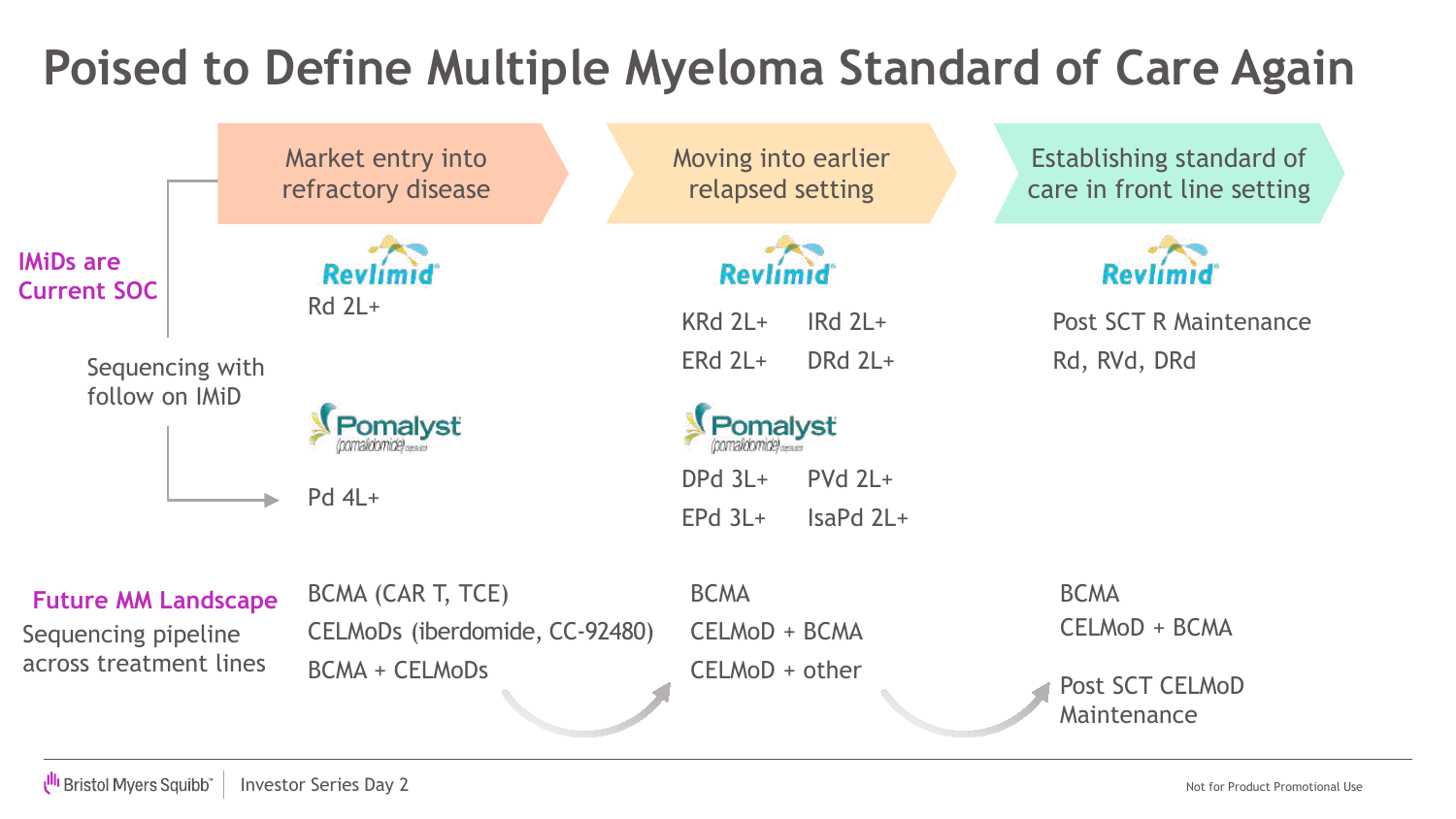### **Sustain leadership through commercial execution of Multiple Myeloma strategy**

**NEAR TERM**

- **Maximize the value of in-line franchise**
- **Launch first in class CAR T: ide-cel**

#### **MID TERM**

- **Move ide-cel into earlier lines**
- **Launch next generation of BCMA: T cell engager**
- **Launch next generation of small molecules: CELMoD agents**

**LONG TERM**

- **Transform expectations for earlier line therapy with unique combinations of BCMA/CELMoD agents**
- **Establish new standards of care across lines of therapy through treatment sequencing**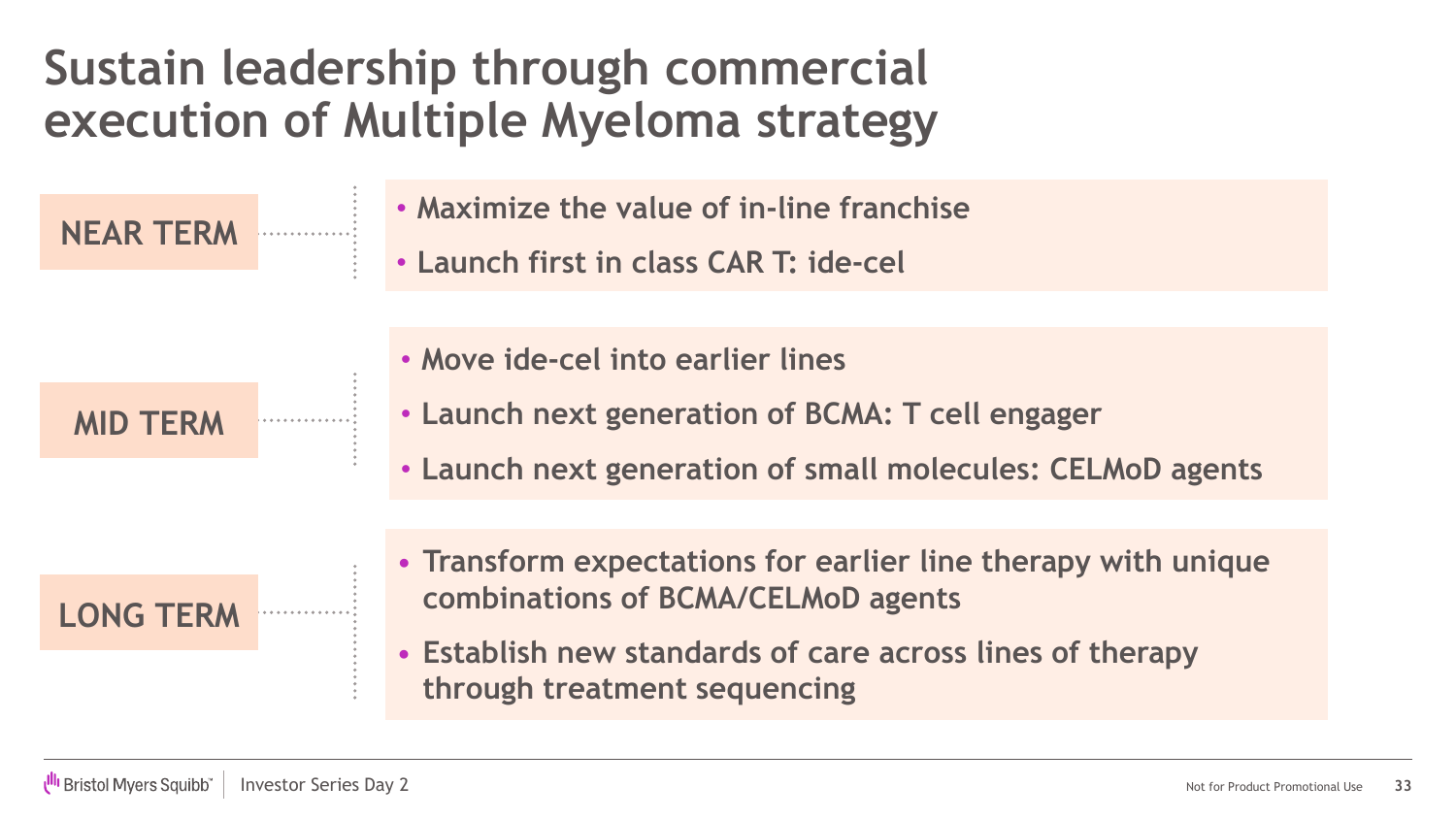### **Transform standard of care with new mechanisms and combinations**

- 1.Evaluate multiple medicines to address different patient types in late line therapy
- 2.Progress to earlier lines of therapy to extend remission
- 3.Leverage data insights to design novel combinations that address multiple patient segments

#### Approach Strategic Objectives

Addressing current & evolving unmet need in Multiple Myeloma



#### **Enabled by:**

Patient data & translational insights | Diversity of pipeline assets & modalities | Commercial expertise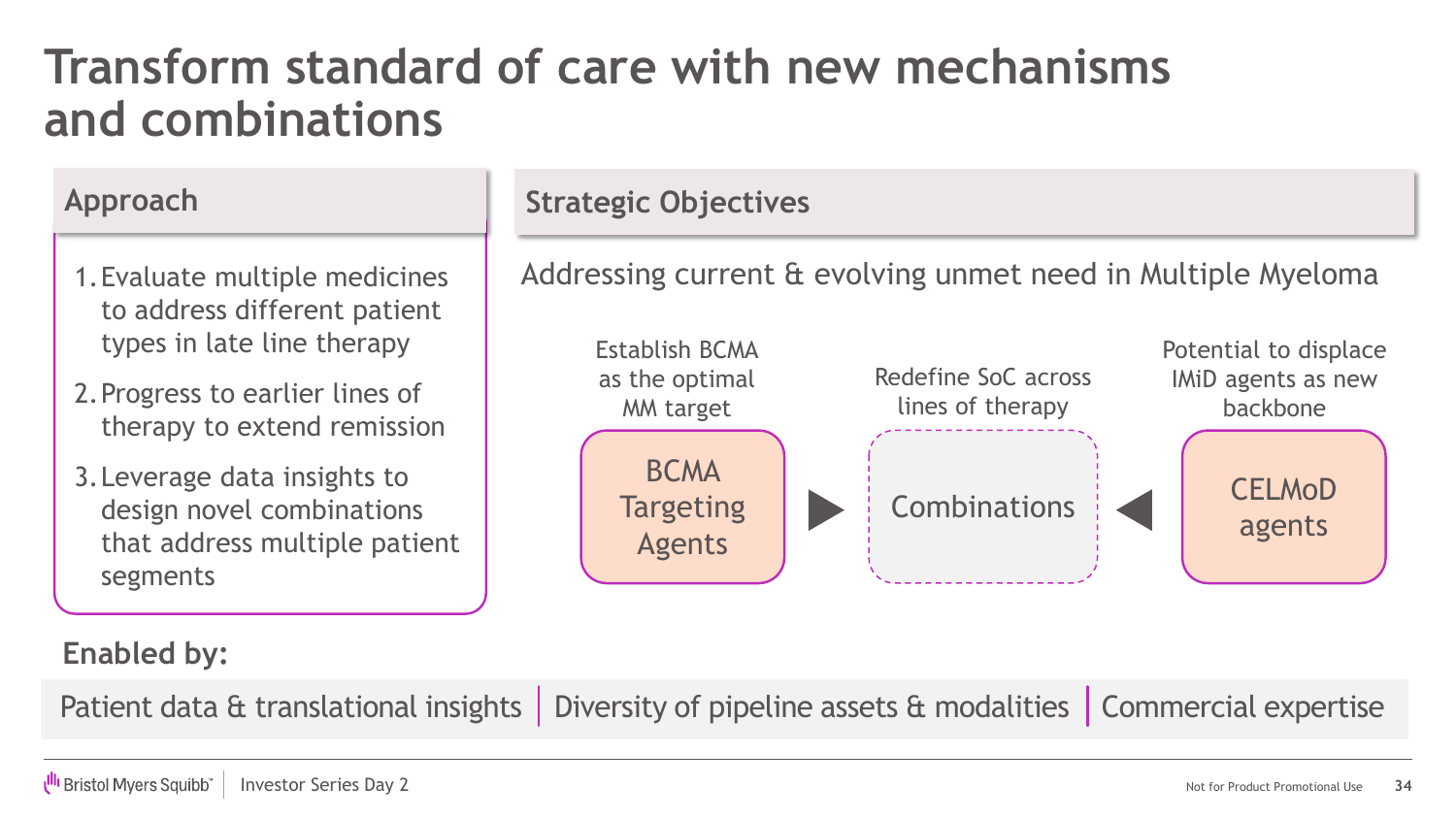### **Multi-Modality BCMA portfolio offers solutions for different patient segments**

**Patient Segments**

Age

### Sequencing Treatment

Risk Category

Proximity to treatment center

#### **CAR T:**

- Proven durability and depth of response
- Convenience of one time treatment
- Living in close proximity to treatment center

#### **T-cell Engager:**

- Off the shelf treatment
- Continuous treatment
- Patient preference to be treated in community

Both modalities will co-exist in same patient segments to drive overall greater market share

Future potential to administer each treatment modality as different lines of therapy in the same patient through sequencing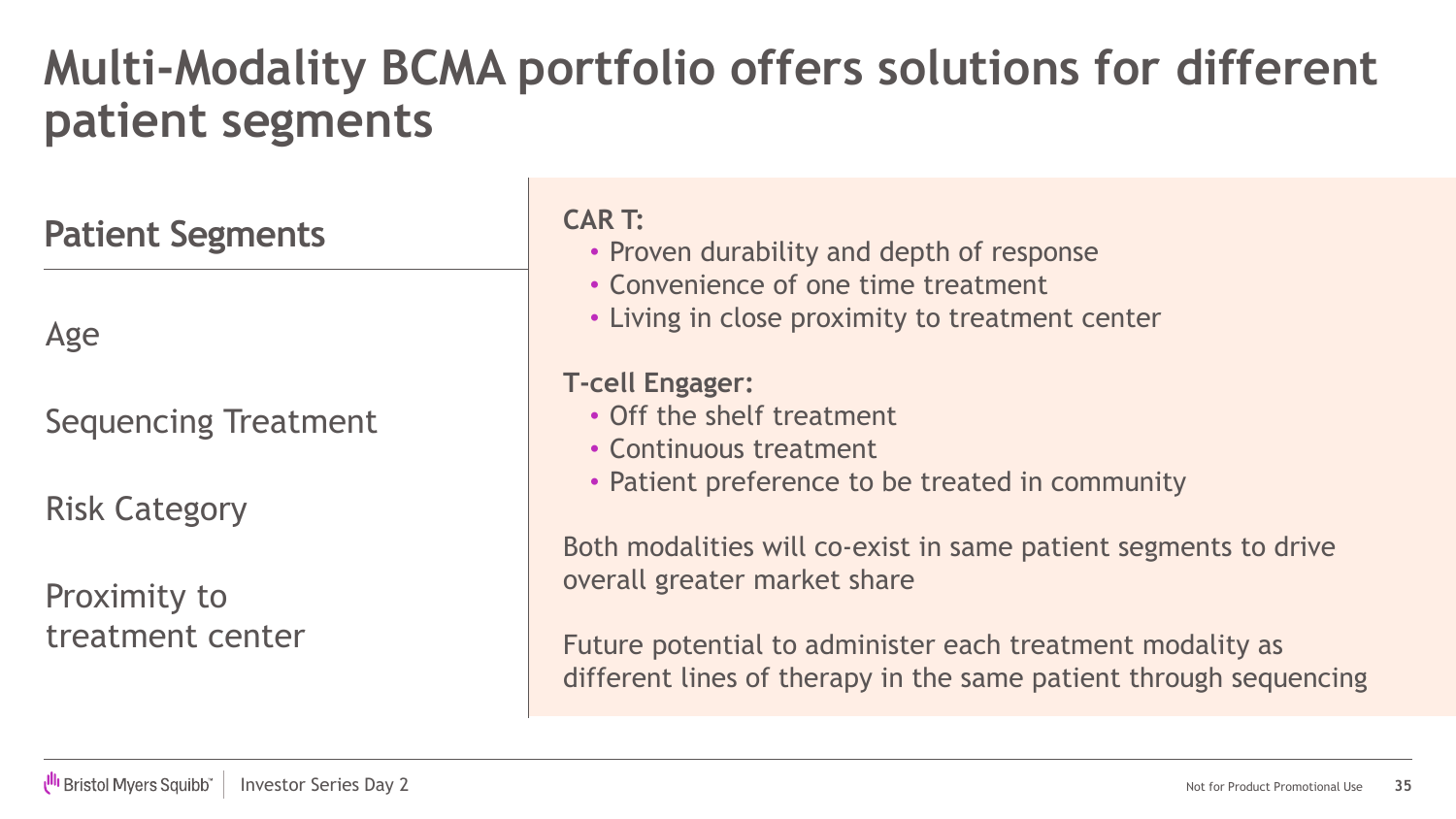### **CELMoD agents: Potential next generation medicines in Multiple Myeloma**

#### **Unmet need remains in multiple myeloma**

- Despite recent advancements MM patients are still progressing on current therapies
- Physician feedback clearly identifies clinical need for CELMoD agents in patients failing current IMiD agents

**New CELMoD agents show significant potential with clinically meaningful activity in patients that have failed IMiD agents**

#### **Important commercial opportunity with iberdomide and CC-92480**

- Compelling efficacy with favorable safety profile
	- ORR 30%-50% across IMiD and daratumumab refractory cohorts
- Initial indication in late stage patients, including growing segment of post BCMA patients
- Potential to expand to novel triplet combination regimens in different earlier patient segments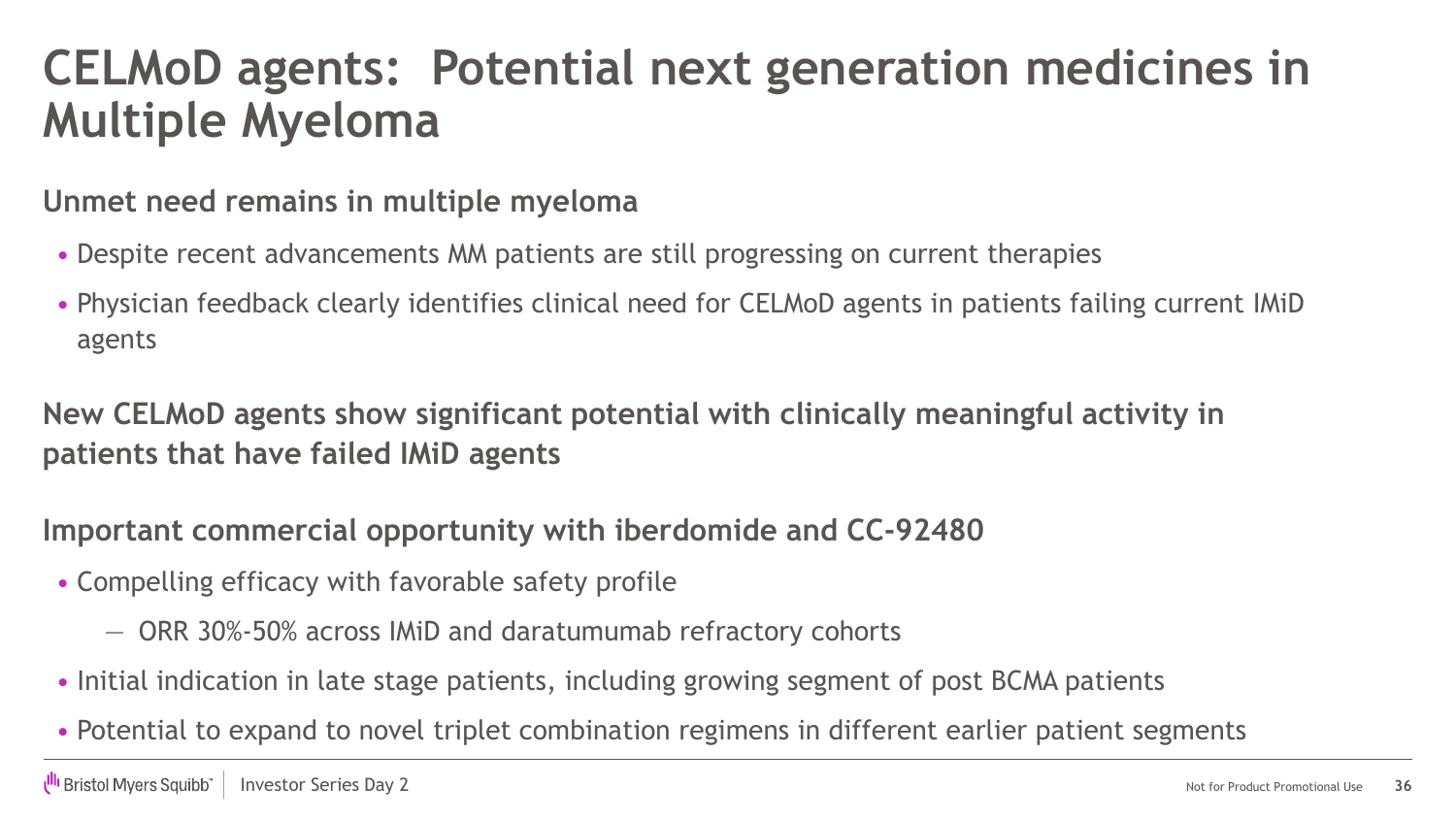### **Hematology franchise expansion strategy**

**Cell Therapy** **Leverage potential first- or best-in class profiles to establish leadership**

- **Liso-cel** CD19 CAR T for lymphoma and other B-cell malignancies
- **Ide-cel —** BCMA CAR T in 4L+ MM

| <b>Multiple</b> | Strengthen and extend leadership with novel pipeline |
|-----------------|------------------------------------------------------|
| <b>Myeloma</b>  | $\cdot$ CC-93269 - BCMA TCE                          |
|                 | • iberdomide & CC-92480 - Advancing CELMoD agents    |

| <b>Myeloid</b><br><b>Disease</b> | Establish new platform medicines<br>• Inrebic $-$ intermediate $\alpha$ high risk MF<br>• Reblozyl – Beta-thal and 2L MDS assoc. anemias<br>$\cdot$ CC-486 $-$ 1L AML Maintenance |
|----------------------------------|-----------------------------------------------------------------------------------------------------------------------------------------------------------------------------------|
|----------------------------------|-----------------------------------------------------------------------------------------------------------------------------------------------------------------------------------|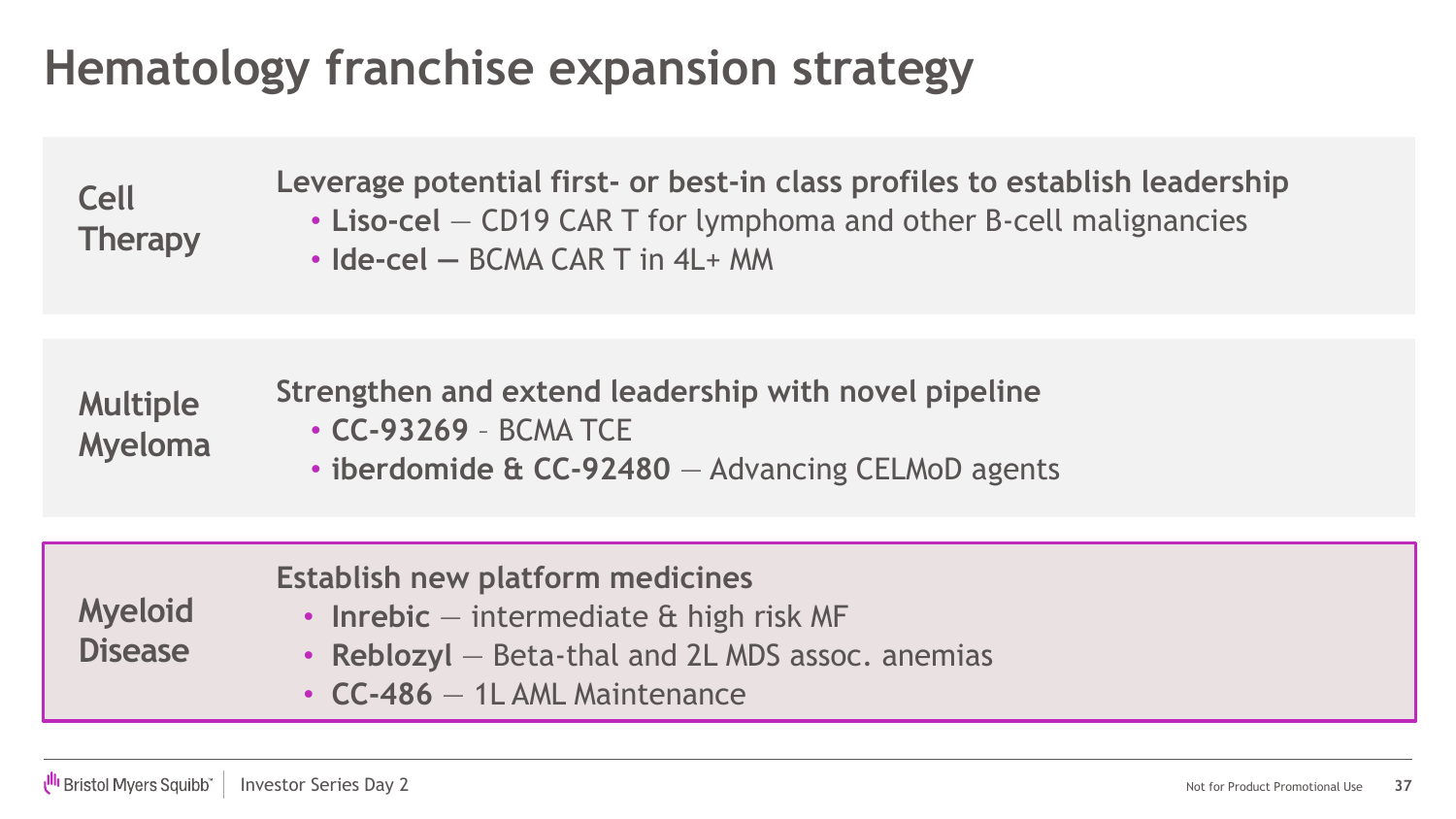

### **Reblozyl provides clinical benefit for patients with chronic anemia across distinct diseases**

**Market: Low-tointermediate risk MDS**

#### **Large patient population in need of options beyond ESAs**

- ~93K lower risk transfused MDS patients (US ~54K, EU ~39K)
- Patients currently limited to ESA treatment as their only option:
	- − ~95% of patients receive ESAs, however ~75% deemed eligible
	- − 60% of patients remain on ESAs despite sub-optimal response

**First in Class Erythroid Maturation Agent (EMA)**

**Reduces transfusion burden in patients with anemia resulting from serious hematologic diseases** 

- Profound impact on chronic anemia across distinct diseases
- Reblozyl delivers multiple periods of transfusion independence in MDS patients

#### **Launch Priorities**

#### **Drive adoption through market education**

- Establish new triggers to treat
	- ― Patients failing or achieving sub-optimal responses on ESAs
	- ― Patients with increasing transfusion burden

#### **Indication Expansion**

- 1L MDS
- MF
- NTD beta-thal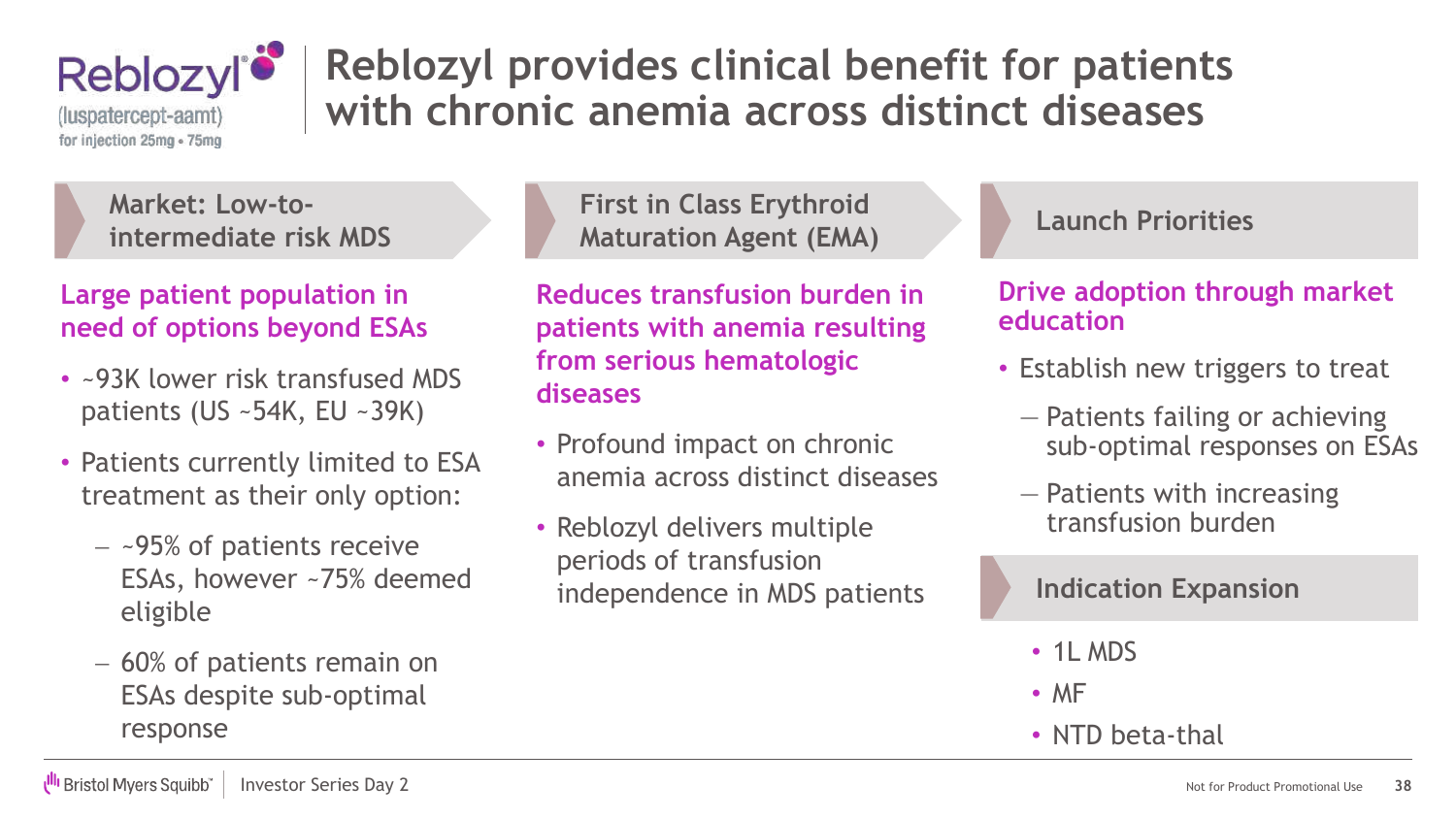### **CC-486: Only therapy to demonstrate overall survival benefit in 1L AML maintenance setting**

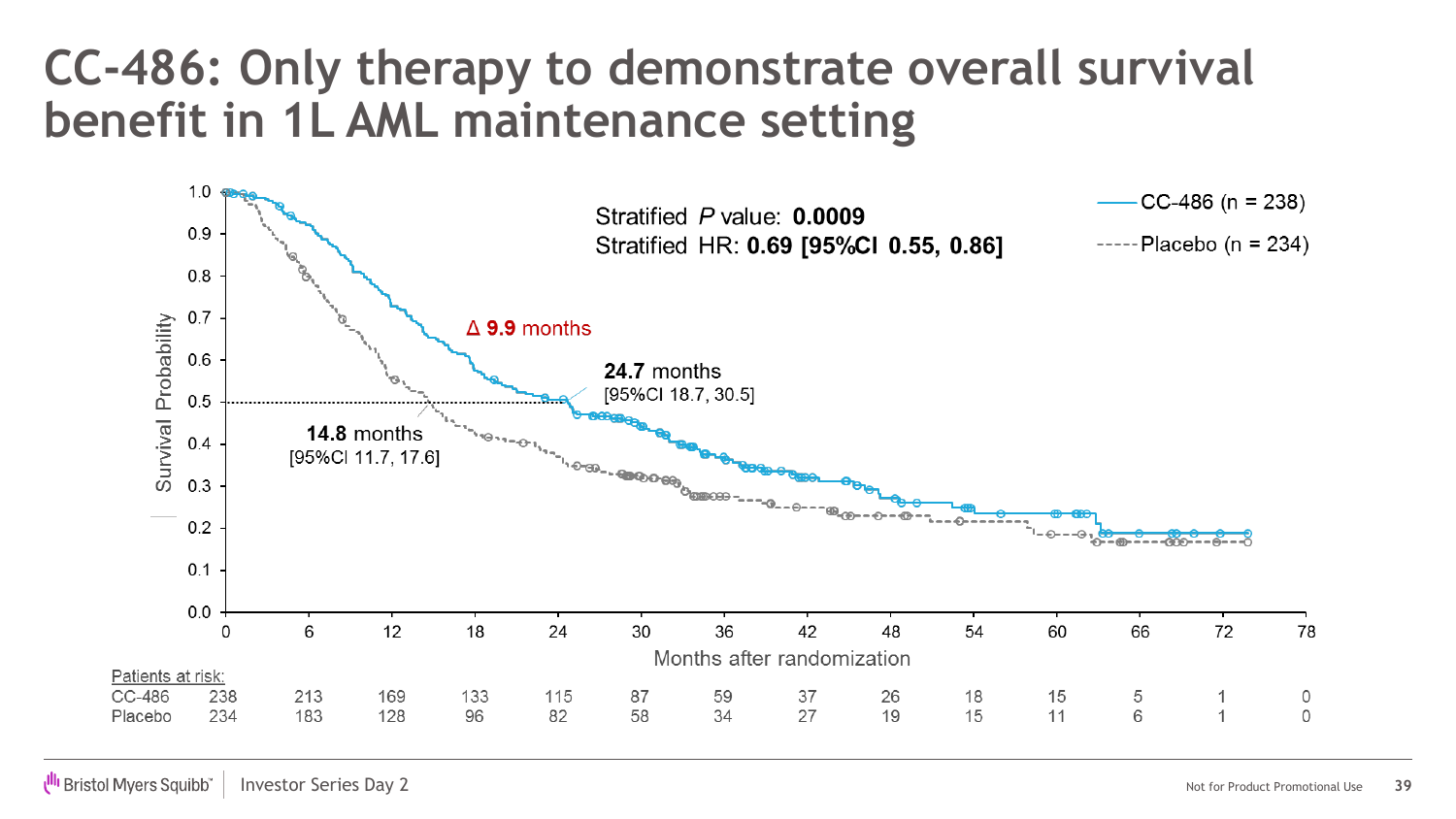#### **Significant unmet need in 1L AML maintenance CC-486**

(DNMT Inhibitor)



**High unmet need in patients with no current maintenance options**

- ~30k AML patients annually (~16.4K US, ~13.4K EU5)
- Many patients are not eligible nor choose to receive transplant
	- ― Majority of patients not receiving SCT will relapse in 18 months
- Currently no FDA approved treatments in AML maintenance

**First and Best in Class DNMT Inhibitor**

#### **Demonstrated OS benefit in a maintenance setting**

- Only therapy to demonstrate survival benefit in 1L AML maintenance post intensive chemo
- Convenience of oral administration ideally suited as maintenance treatment

**Launch Priorities**

**Establish maintenance treatment paradigm in AML:**

• Create urgency to treat following induction therapy

#### **Establish CC-486 as SOC in AML maintenance setting:**

• Educate prescribers on survival benefit of CC-486

#### **Indication Expansion**

• LCM program being developed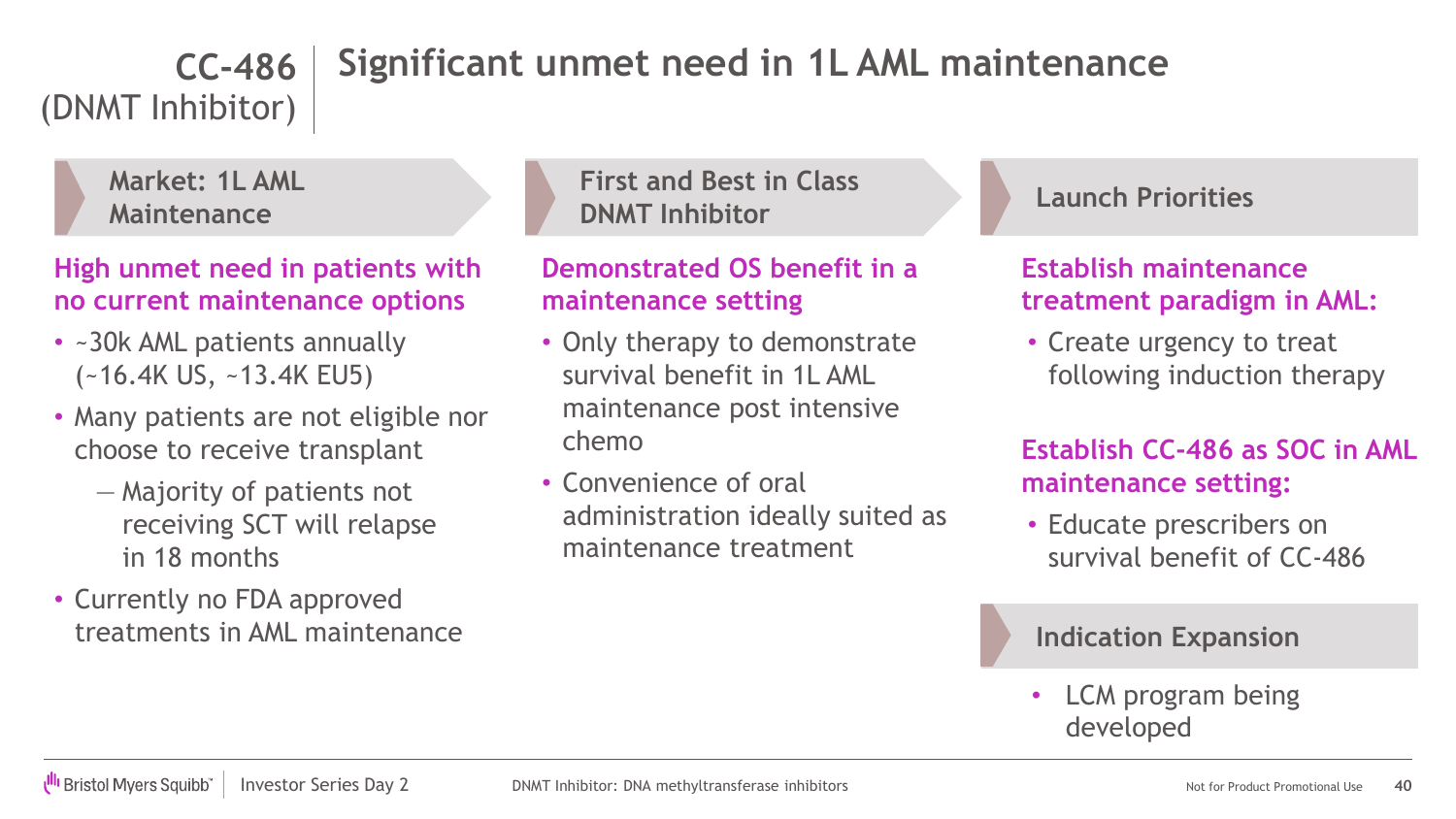### **Conclusions**

**Deep hematology commercial expertise will drive near term launches of four first-in class and/or best-in-class medicines:**

- Reblozyl First-in-class EMA in MDS
- liso-cel Differentiated CD19-directed CAR T in R/R B-Cell Lymphoma
- ide-cel Potential First-in-class BCMA targeted CAR T in R/R MM
- CC-486 First treatment to show an OS benefit in 1L AML Maintenance

**Well-positioned for cell therapy leadership through multiple near term launches and development of next generation technologies**

**Strengthen and sustain leadership in MM through near term launches and establish future standards of care with BCMA/CELMoD platforms**

**Opportunity to further expand hematology leadership in myeloid disease with Reblozyl and CC-486**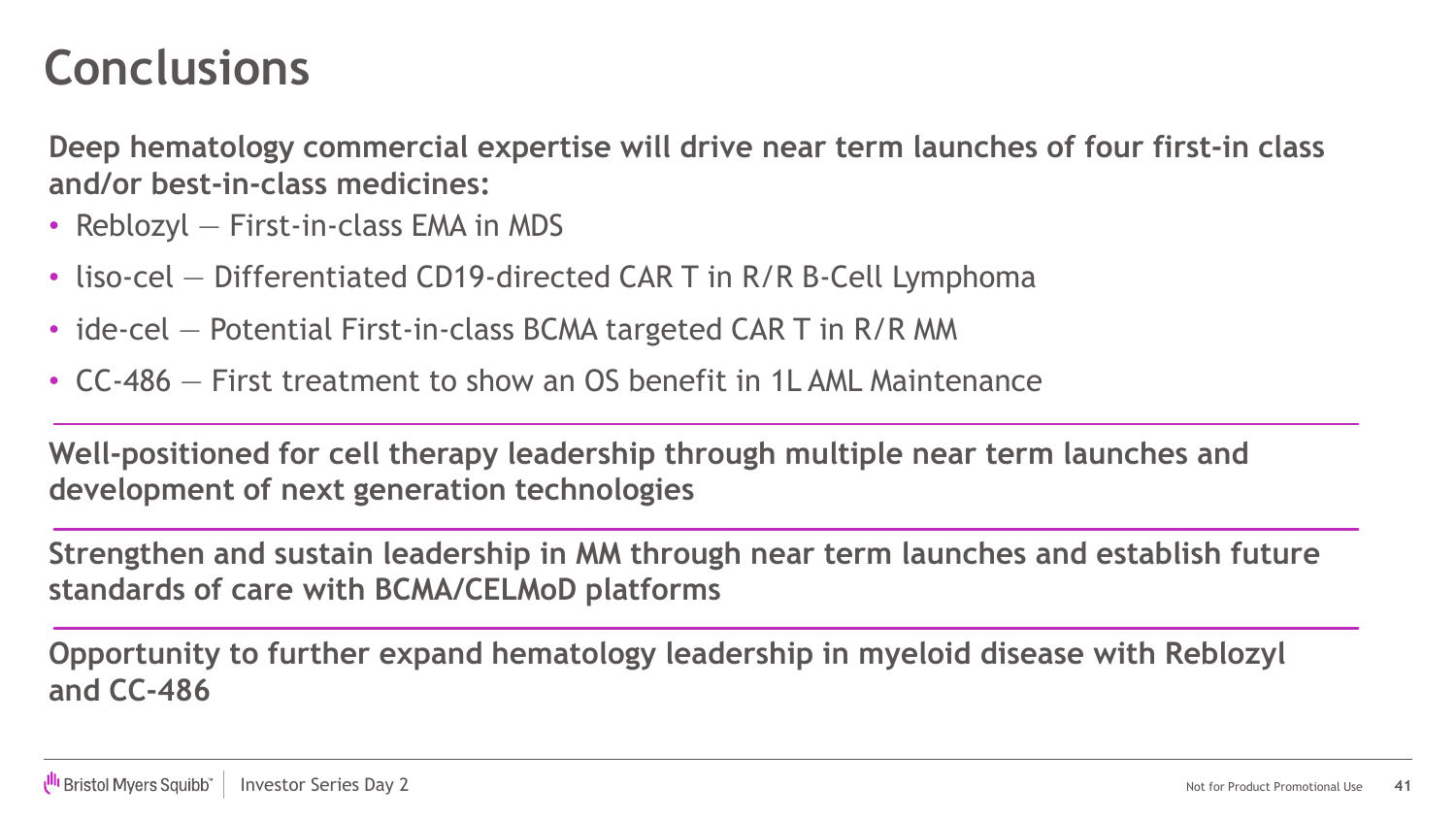### **Investor Series**



# Giovanni Caforio

Chairman and Chief Executive Officer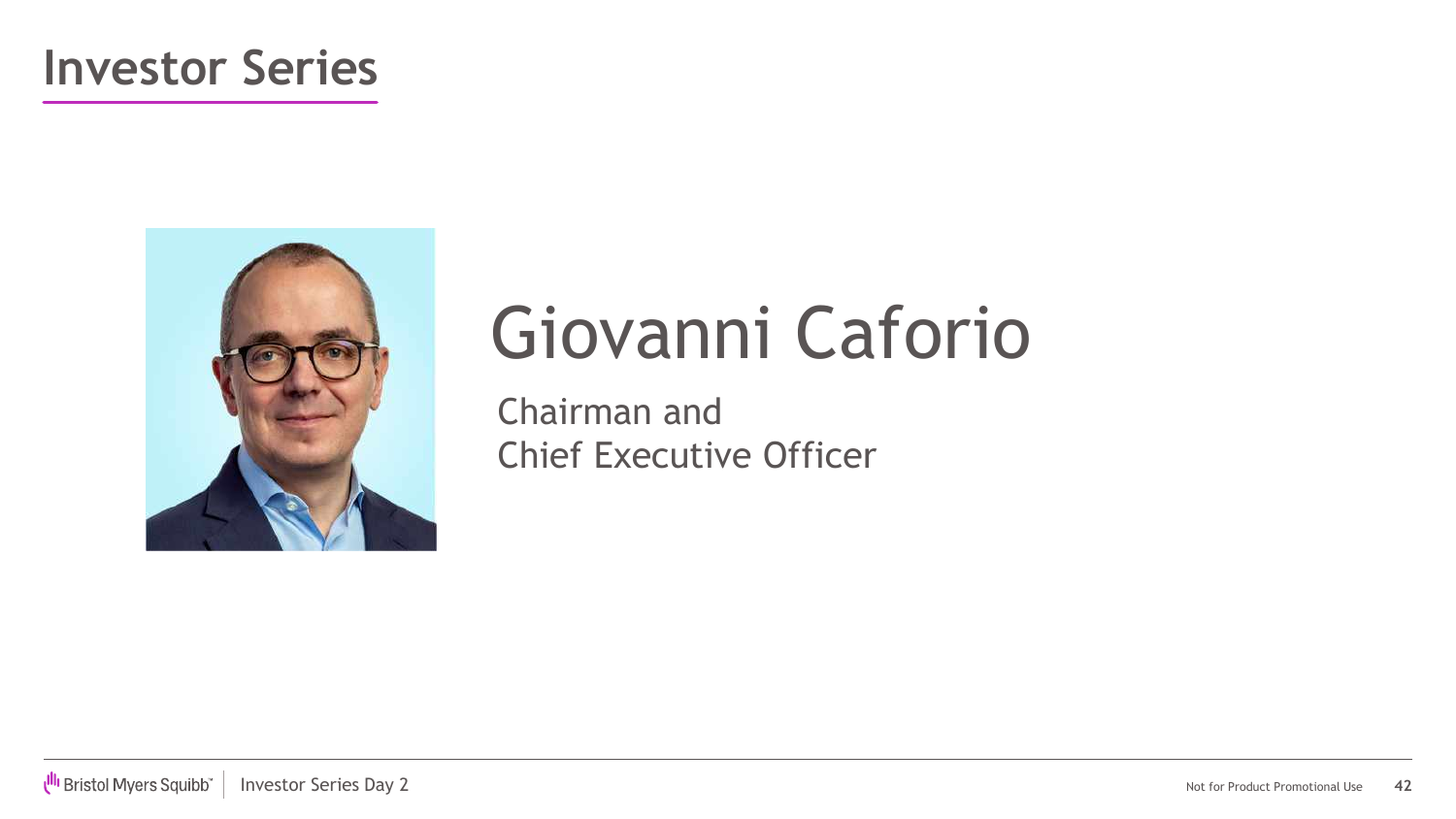### **Deep portfolio for continued innovation across key therapeutic areas of focus**

|                                 | <b>Immuno-Oncology</b>                                                                              | <b>Hematology</b>                                                                                                                   | <b>Immunology &amp; CV</b>                                                                                                                          |
|---------------------------------|-----------------------------------------------------------------------------------------------------|-------------------------------------------------------------------------------------------------------------------------------------|-----------------------------------------------------------------------------------------------------------------------------------------------------|
| <b>Inline</b><br><b>Brands</b>  | YERVOY <sup>3</sup><br><b>OPDIVO</b><br><i>involumabl</i><br><b>PERSON ATTACHMENTAL</b><br>Abraxane | <b>SPRÝCEL</b><br>Pomalyst                                                                                                          | Eliquis.<br>RENCIA<br>(abatacept)                                                                                                                   |
| <b>New</b><br><b>Launches</b>   | <b>OPDIVO</b><br>YERVOY<br>AUTOS GRAPA (MOSCIE SINCE)<br>1L Lung, CM-9ER                            | Reblozyl <sup>®</sup><br><b>INREBIC</b><br>for IndexStan 20mg - 70mg<br>federinibi capsales<br><b>CC-486</b><br>ide-cel<br>liso-cel | <b>ZEPOSIA</b><br>lozanimod) i esam<br>TYK2i                                                                                                        |
| <b>Multiple</b><br><b>LCMs</b>  | Metastatic disease<br><b>Early stage disease</b>                                                    | <b>Multiple myeloma</b><br><b>B-cell malignancies</b><br><b>Myeloid diseases</b>                                                    | <b>Other</b><br><b>Inflammatory</b><br>auto-immune<br><b>Bowel</b><br><b>diseases</b><br><b>Disease</b><br>UC - Crohn's Lupus - Psoriatic arthritis |
| <b>Next</b><br><b>Medicines</b> | <b>Relatlimab</b><br><b>Bempeg (NKTR-214)</b>                                                       | <b>CELMoD agents</b><br><b>T-cell engager (TCE)</b>                                                                                 | <b>Factor XIa inhib</b><br><b>Cendakimab</b>                                                                                                        |

**Next Wave >20 assets with proof of concept decisions over the next three years**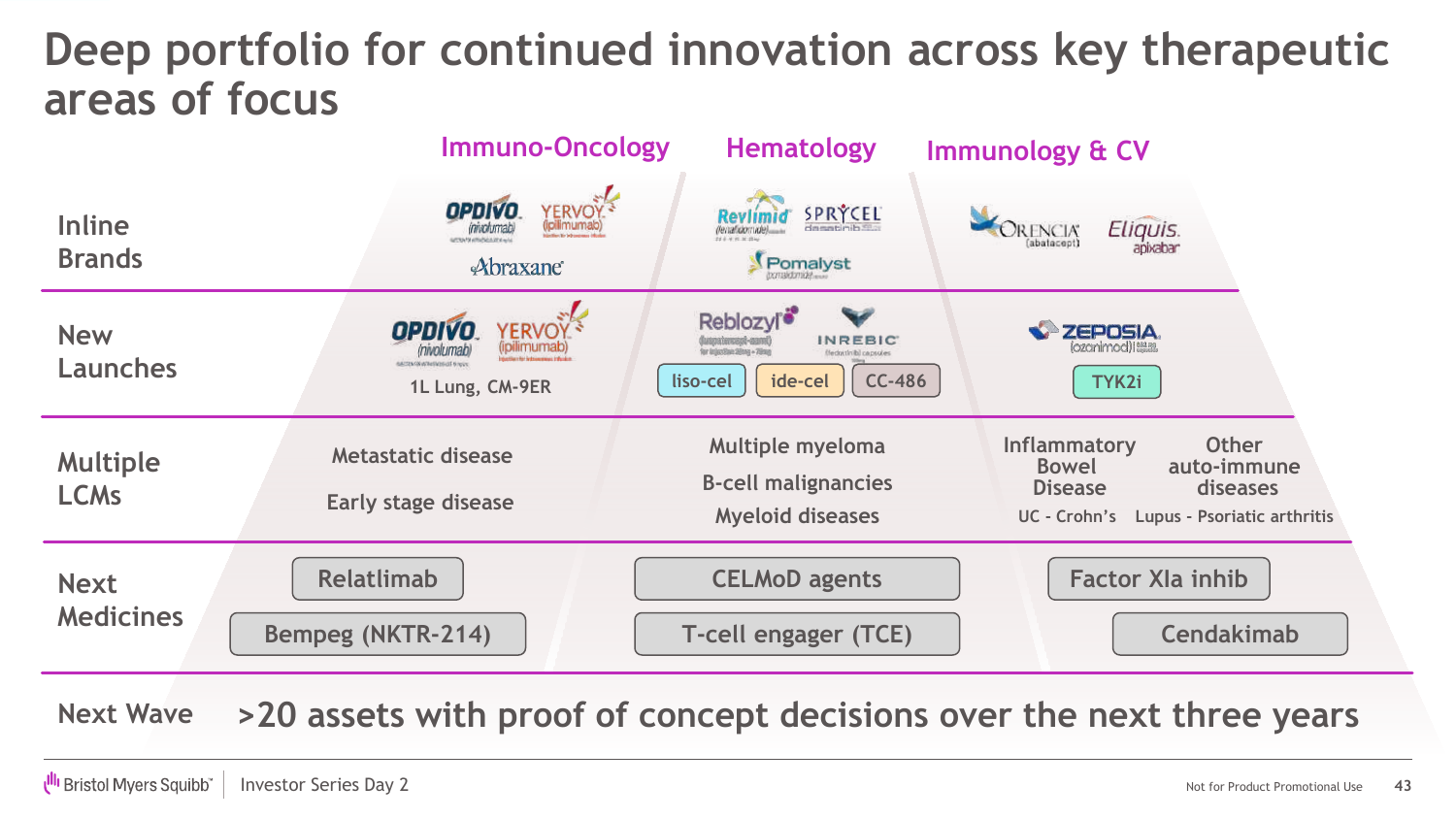**Q&A**



### **Giovanni Caforio, M.D.**

Chairman, Chief Executive Officer



**Chris Boerner, Ph.D.** Executive VP, Chief Commercialization Officer



**David Elkins** Executive VP, Chief Financial Officer



**Samit Hirawat, M.D.** Executive VP, Chief Medical Officer, Global Drug Development



**Nadim Ahmed** Executive VP, President, Hematology



**Rupert Vessey, M.A., FRCP, D.Phil** Executive VP, President, Research & Early Development